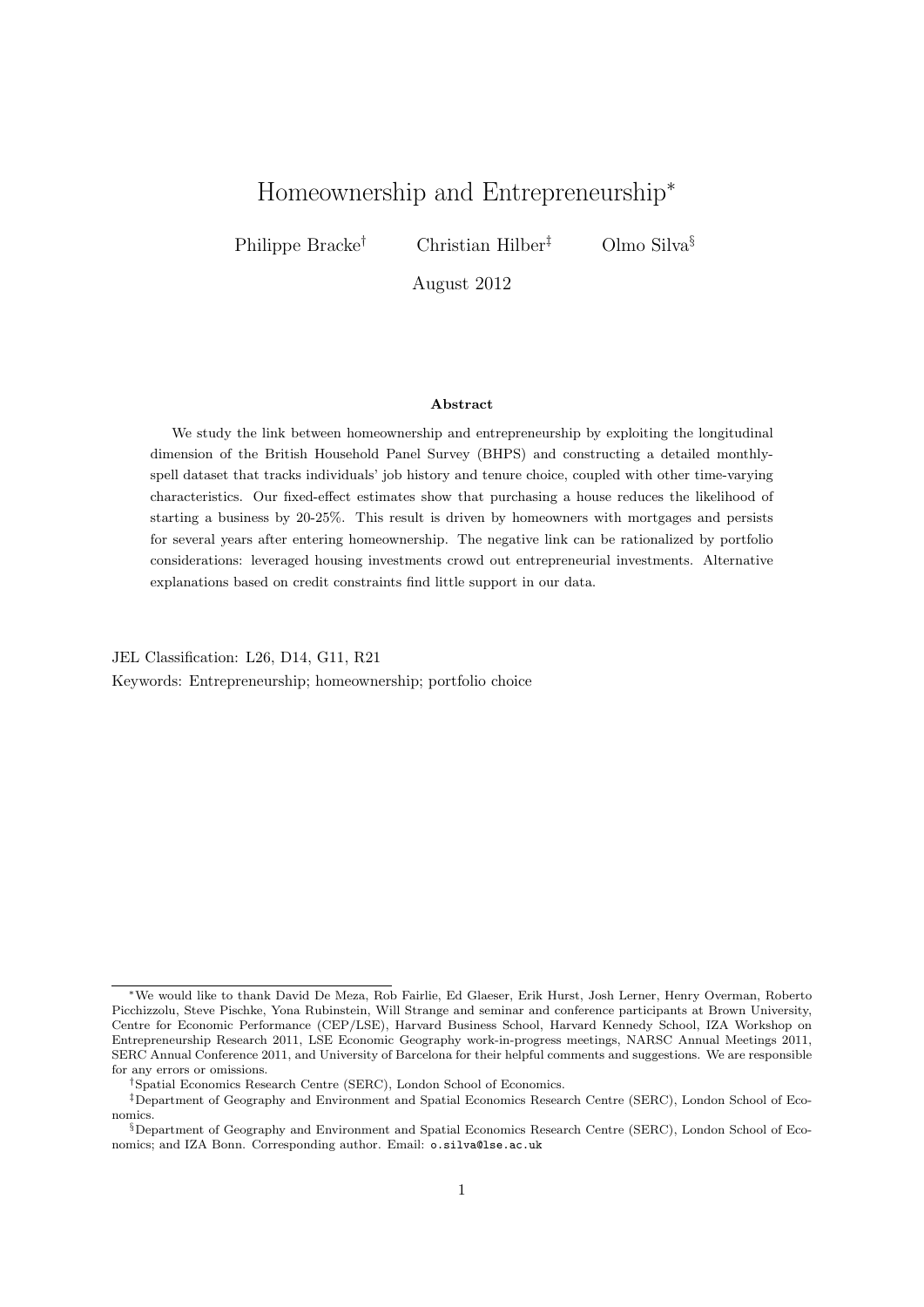# 1 Introduction

Over the past decades, most developed countries have adopted tax policies aimed at promoting homeownership. Government-induced incentives include tax relief on mortgage interest payments, low or no taxes on imputed rents, non-taxation of capital gains on principally owner-occupied dwellings, and subsidies to low-income families to reduce the financing cost of homeownership. These policies can be extremely costly. For example, the mortgage interest deduction in the United States represents the second largest US tax expenditure, estimated to be \$104.5 billion in foregone tax revenue for the fiscal year 2011. In the United Kingdom, the 'Mortgage Interest Relief at Source' (MIRAS) was abolished in 2000. Yet the UK still heavily subsidizes homeownership: a landlord's rental income is typically taxed at a marginal rate of 40-50 percent, whereas the equivalent imputed rental income of owner-occupiers is tax free. While tax subsidies to homeowners are expensive, they may be justified on economic grounds if the social benefits associated with homeownership are large.[1](#page-1-0)

In this paper, we highlight a previously undocumented negative externality of homeownership: we show that purchasing a home reduces the likelihood of starting an entrepreneurial activity by 20-25%. The effect is larger and statistically more significant when focusing on entrepreneurs who employ dependent workers or hold managerial and professional positions. This indicates that homeownership is negatively linked to genuine entrepreneurship and not to 'self-employment out of necessity' or as a last-resort option [\(Alba-Ramirez, 1994;](#page-22-0) [Martinez-Granado, 2002\)](#page-24-0).

Our main finding can be rationalized by the fact that homeowners typically have to overinvest in housing [\(Brueckner, 1997;](#page-22-1) [Flavin and Yamashita, 2002\)](#page-23-0) and therefore cannot adequately diversify their portfolio. As a consequence, individuals choose not to start-up their own business venture at the same time as becoming homeowners. Stated differently, investments in homeownership crowd out investments in entrepreneurship.

In order to document these facts, our empirical analysis exploits the longitudinal dimension of the British Household Panel Survey (BHPS) covering the period between 1991 and 2008. The structure of the BHPS allows us to construct a detailed monthly-spell dataset that tracks individuals' job histories and tenure choices, coupled with information on time-varying background characteristics. We exploit this data to estimate regressions that include individual fixed effects and isolate the precise timing of individuals' transitions into homeownership and entrepreneurial jobs.

Our cross-sectional OLS regressions identify a positive link between homeownership and various measures of self-employment. However, once we use fixed effects to control for time-invariant unobservables such as innate entrepreneurial spirit, risk tolerance or persistent wealth—we find that becoming a homeowner significantly reduces the propensity of becoming an entrepreneur. This negative link is stronger when focusing on homeowners with mortgages, and loses its significance once we include the mortgage loan-to-value (LTV) ratio as an explanatory variable in our regressions. This implies that leverage considerations exacerbate portfolio distortions due to undiversified risk of investment in housing, and sharpen the trade-off between becoming a homeowner and starting a business. Consistent with this interpretation, we also find that the negative link between homeownership and entrepreneurship remains strong and significant for 24 to 42 months after purchasing a house—when leverage is highest—and then wanes out. However, we find no evidence that the link between homeownership and entrepreneurship turns positive and significant as time goes by.

In order to provide further evidence in support of our explanation based on portfolio considerations,

<span id="page-1-0"></span><sup>1</sup> It is however not clear whether tax subsidies per se increase homeownership attainment. [Hilber and Turner](#page-23-1) [\(2010\)](#page-23-1) show that the US mortgage interest deduction has no overall positive effect on homeownership.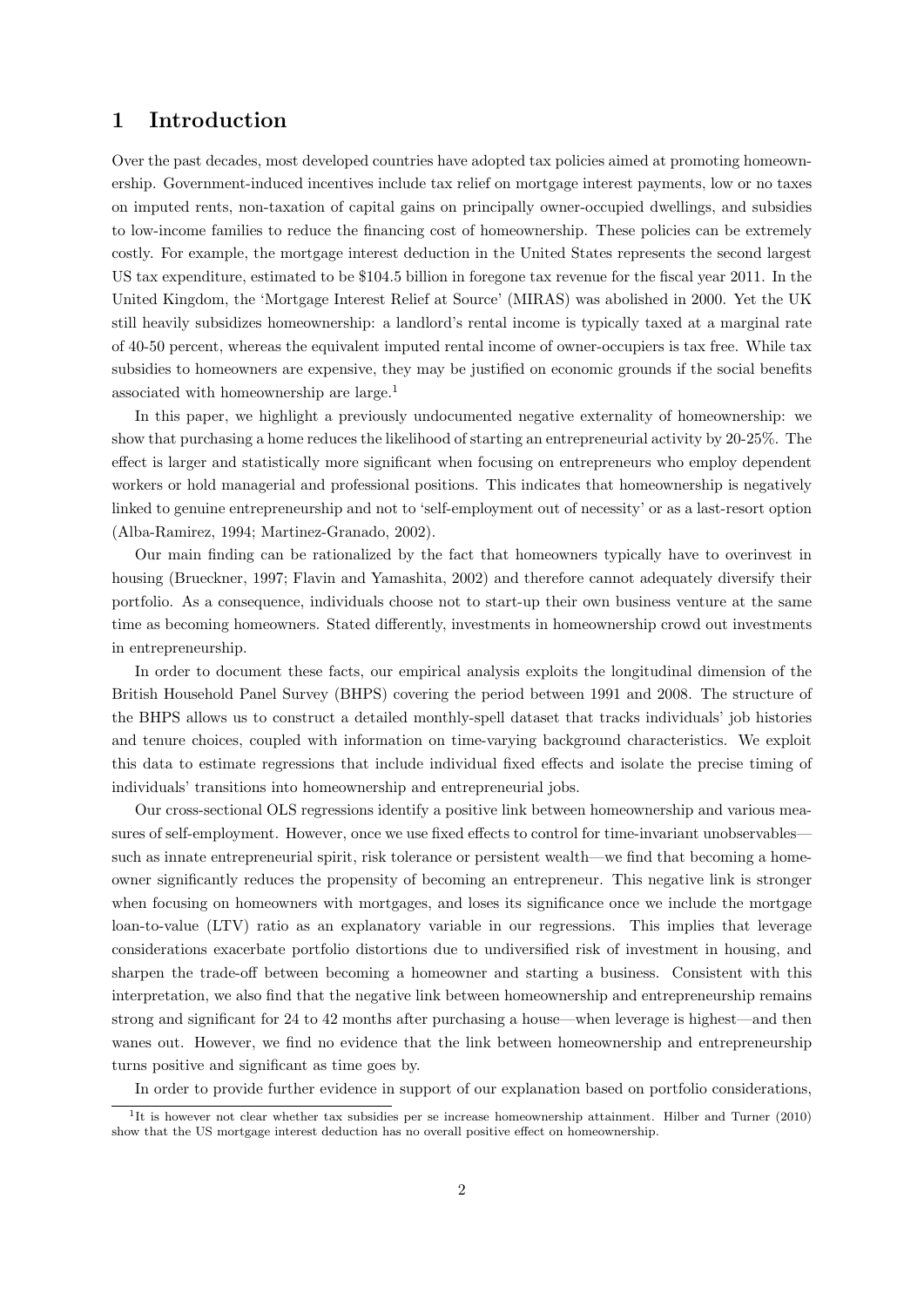we directly assess whether homeowners shy away from more risky entrepreneurial ventures. We collect data on company profits at a detailed sectoral level, as well as information on capital spending per worker, and construct a series of proxies for the riskiness of entrepreneurial ventures based on profit variability and cost sunkness. Using this information, we show that the negative link between homeownership and entrepreneurship predominantly holds for individuals operating in risky sectors, but not for entrepreneurs working in industries with lower profit variability and smaller sunk costs.

These results could also be consistent with a theory based on credit constraints, whereby leveraged homebuyers are prevented from taking on additional credit to start a business. However, for this explanation to hold true, we should detect a positive relationship between house price increases and entry into entrepreneurship. This is because, as home values increase, LTV ratios are pushed down. We find, however, that local house price variations have no explanatory power in our analysis and cannot reverse the negative link between homeownership and entrepreneurship. This finding is very similar to [Hurst and](#page-24-1) [Lusardi](#page-24-1) [\(2004\)](#page-24-1) and casts doubt on the view that credit constraints play an important role in explaining our results.

## 1.1 Related literature

Our findings contribute to three strands of the literature: the external effects of homeownership on socio-economic and labor market outcomes; the effects of homeownership on portfolio choices; and the role of credit constraints in entrepreneurship.

In relation to the first topic, a large number of studies have documented positive externalities associated with homeownership, including higher investments in local social capital [\(DiPasquale and Glaeser,](#page-22-2) [1999;](#page-22-2) [Hoff and Sen, 2005;](#page-23-2) [Hilber, 2010\)](#page-23-3), better control of local governments [\(Fischel, 2001;](#page-23-4) [Dehring and](#page-22-3) [Ward, 2008\)](#page-22-3), higher attention towards environmental issues and childrens education [\(Dietz and Haurin,](#page-22-4) [2003\)](#page-22-4), as well as school quality investments [\(Hilber and Mayer, 2009\)](#page-23-5). However, as emphasized by [Os](#page-24-2)[wald](#page-24-2) [\(1996,](#page-24-2) [1998,](#page-24-3) [1999\)](#page-24-4), homeownership might generate negative externalities in relation to labor market outcomes. Homeowners are less mobile than renters due to significant transaction costs [Haurin and Gill](#page-23-6) [\(2002\)](#page-23-6), and thus less likely to relocate to find an alternative occupation if they lose their job. However, [Munch and Svarer](#page-24-5) [\(2006\)](#page-24-5) and [Battu and Phimister](#page-22-5) [\(2008\)](#page-22-5) use duration models applied to micro-level data for Denmark and the UK respectively and find no evidence that homeowners are more likely to become unemployed or have longer unemployment spells. While this set of findings is reassuring, the recent financial crisis (2007-2009) and housing bust that hit a number of OECD countries (in particular, the US) has reignited the debate on the benefits and drawbacks of homeownership as well as the economic costs of excessive leverage and negative equity. [Ferreira et al.](#page-23-7) [\(2010,](#page-23-7) [2011\)](#page-23-8) suggest that owners in negative-equity are significantly less mobile. They argue that this could have significant implications for the design of public policies. Our results highlight an important and previously neglected channel whereby housing policies could perversely affect employment outcomes.

Entrepreneurship is not only a labor market decision: it is also an investment choice to be analyzed in the context of portfolio decisions. From this perspective, housing plays a very prominent although distorting—role. [Henderson and Ioannides](#page-23-9) [\(1983\)](#page-23-9) are the first to formulate the proposition that owner-occupiers overinvest in housing, while [Brueckner](#page-22-1) [\(1997\)](#page-22-1) shows that when the investment constraint induced by owner-occupied housing is binding, homeowners cannot adequately diversify their portfolio. [Flavin and Yamashita](#page-23-0) [\(2002\)](#page-23-0) examine a household portfolio problem when housing matters both as consumption and investment. They find that the optimal consumption level might exceed the optimal investment quantity. More recently, [Cocco](#page-22-6) [\(2005\)](#page-22-6) and [Chetty and Szeidl](#page-22-7) [\(2010\)](#page-22-7) show that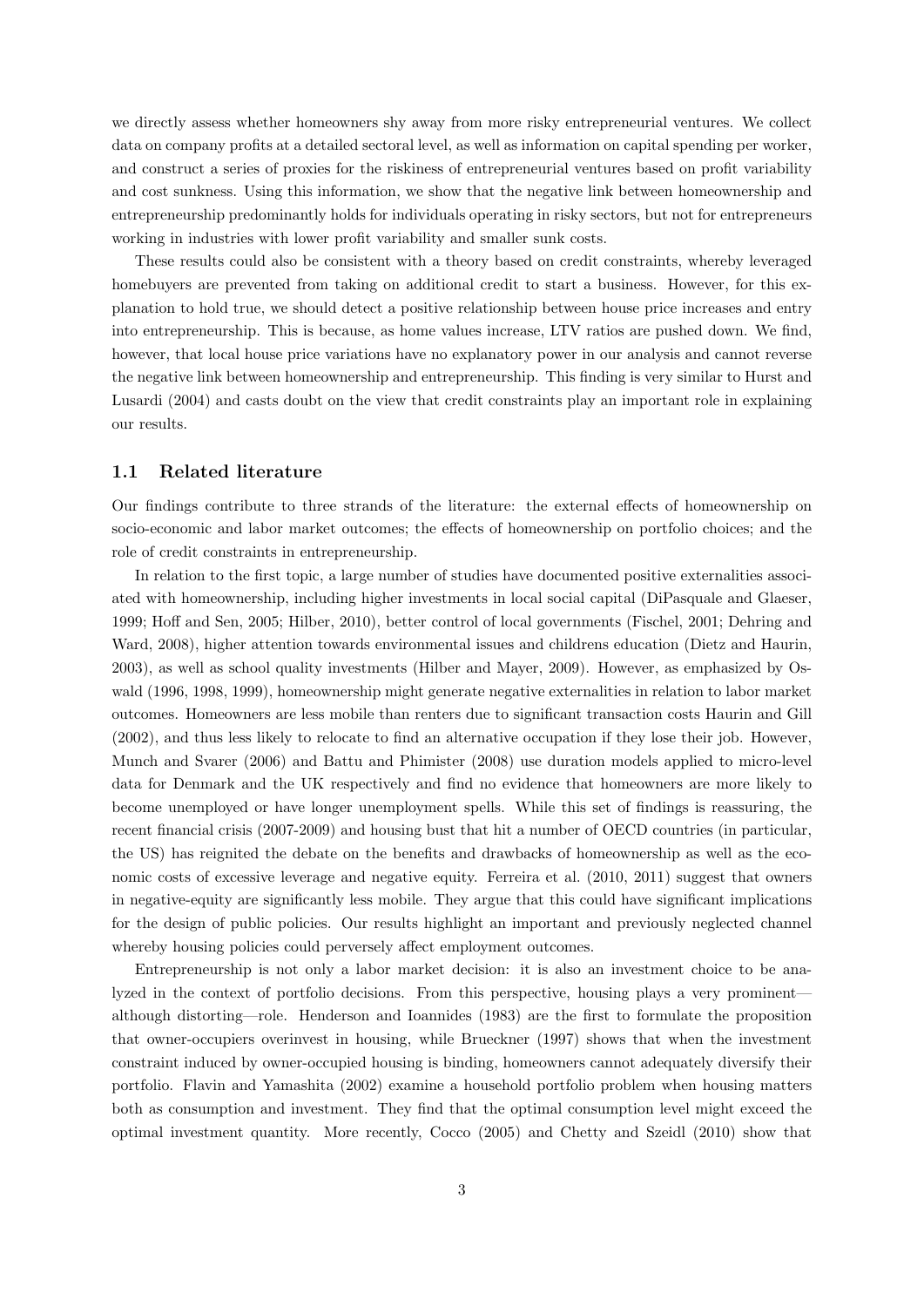homeownership—and in particular a large mortgage—significantly reduces a household's exposure to risky assets such as stocks. Our results are consistent with the logic presented in this strand of literature: homebuyers engage in a relatively illiquid and large investment—with a hard-to-hedge risk—and this leaves less room for investment in risky entrepreneurial ventures.

Finally, our work contributes to the large empirical literature that investigates the role played by credit constraints in the decision to become an entrepreneur [\(Evans and Jovanovic, 1989;](#page-22-8) [Holtz-Eakin](#page-24-6) [and Rosen, 1994;](#page-24-6) [Blanchflower and Oswald, 1998;](#page-22-9) [Taylor, 2001;](#page-24-7) [Michelacci and Silva, 2007;](#page-24-8) [Fairlie and](#page-23-10) [Krashinsky, 2011\)](#page-23-10). Two related studies explore the role of housing collateral [\(Black et al., 1996\)](#page-22-10) and capital market constraints [\(De Meza and Webb, 1999\)](#page-22-11) for business formation. [Black et al.](#page-22-10) [\(1996\)](#page-22-10) point out that bank loans are often secured on an entrepreneur's house, and show using UK macrodata that a 10 percent increase in the value of unreleased net housing equity increases the number of new VAT registrations by about 5 percent. Although their findings suggest that aggregate wealth boosts the number of start-ups, they do not directly investigate the link between homeownership and entrepreneurship. In a related study, [De Meza and Webb](#page-22-11) [\(1999\)](#page-22-11) argue that liquidity constraints play a major role in determining who sets up a business, and that capital-market failure holds back enterprise.<sup>[2](#page-3-0)</sup> A remarkable dissenting view is provided by [Hurst and Lusardi](#page-24-1) [\(2004\)](#page-24-1), who suggest that the relation between wealth and entrepreneurship is only significant at the very top of the wealth distribution. Moreover, they find that households living in areas which experience strong house price appreciation are not significantly more likely to start an entrepreneurial venture. This result, which we replicate using UK data, questions the relevance of credit constraints in determining entry into entrepreneurship.

To the best of our knowledge, our study is the first to document that homeownership crowds out entrepreneurship. The only two other papers that investigate the link between homeownership and entrepreneurship using micro-level data are [Fairlie](#page-23-11) [\(2010\)](#page-23-11) and [Wang](#page-24-9) [\(2012\)](#page-24-9). [Fairlie](#page-23-11) [\(2010\)](#page-23-11) presents cross-sectional evidence for the US suggesting that homeownership has small positive effects on business creation. Consistently, we find similar positive effects when exploring the cross-sectional variations in our data. However, the effect of homeownership on entrepreneurship turns significantly negative once we exploit the longitudinal dimension of our data to control for time-invariant unobservable characteristics. [Wang](#page-24-9) [\(2012\)](#page-24-9) investigates the effects of a policy that allowed Chinese public-sector employees renting state-owned housing to buy their properties at subsidized prices. The author shows that the program increased transition into self-employment and argues that part of this effect can be explained by the relaxation of credit constraints. While at first glance [Wang](#page-24-9) [\(2012\)](#page-24-9)'s results appear to be in contrast with ours, the specific institutional context and workings of the policy can account for these differences.<sup>[3](#page-3-1)</sup>

The rest of the paper is structured as follows. In Section [2](#page-4-0) we describe how we use the BHPS to construct a monthly-spell panel. Section [3](#page-7-0) discusses our main findings on the link between homeownership

<span id="page-3-0"></span><sup>2</sup>The view that homeownership helps entrepreneurship is popular among policymakers and the media. The US Department of Housing and Development stated that "through homeownership a family  $(\ldots)$  invests in an asset that can  $(\ldots)$ provide the capital needed to start a small business" (HUD [1995\)](#page-24-10). Similar claims have been put forward in the UK policy environment where it has been suggested that recent economic developments might hamper entrepreneurship since the requirement to provide collateral may prove a problem for individuals (. . . ) whose levels of asset ownership—e.g. a house—is low" (BIS [2010\)](#page-22-12). Finally, the media have amplified the resonance of this debate by arguing that politicians designing housing policies should bear in mind that "homeownership is a key factor in being able to finance  $(\ldots)$  a small-business, expand an existing business, or keep a business alive" [\(USA Today, 2011\)](#page-24-11).

<span id="page-3-1"></span><sup>3</sup>First, as noted by [Wang](#page-24-9) [\(2012\)](#page-24-9), China's financial sector and lending from banking institutions are far less developed than in countries such as the UK and the US, potentially exacerbating the importance of credit constraints. Second, most subsidized home-buyers paid less than 15 percent of the market value of their home, bought their property without a mortgage, and sold it at market prices soon after purchase. This suggests that they realized large and immediate pecuniary windfalls, which is uncommon when analyzing more regular routes into homeownership. Finally, [Wang](#page-24-9) [\(2012\)](#page-24-9) suggests that her results can also be explained by the fact that the policy unbundled employment and tenure decisions. This is in marked contrast with our proposed mechanism where individuals face a trade-off between homeownership and entrepreneurial investments, with the former crowding out the latter.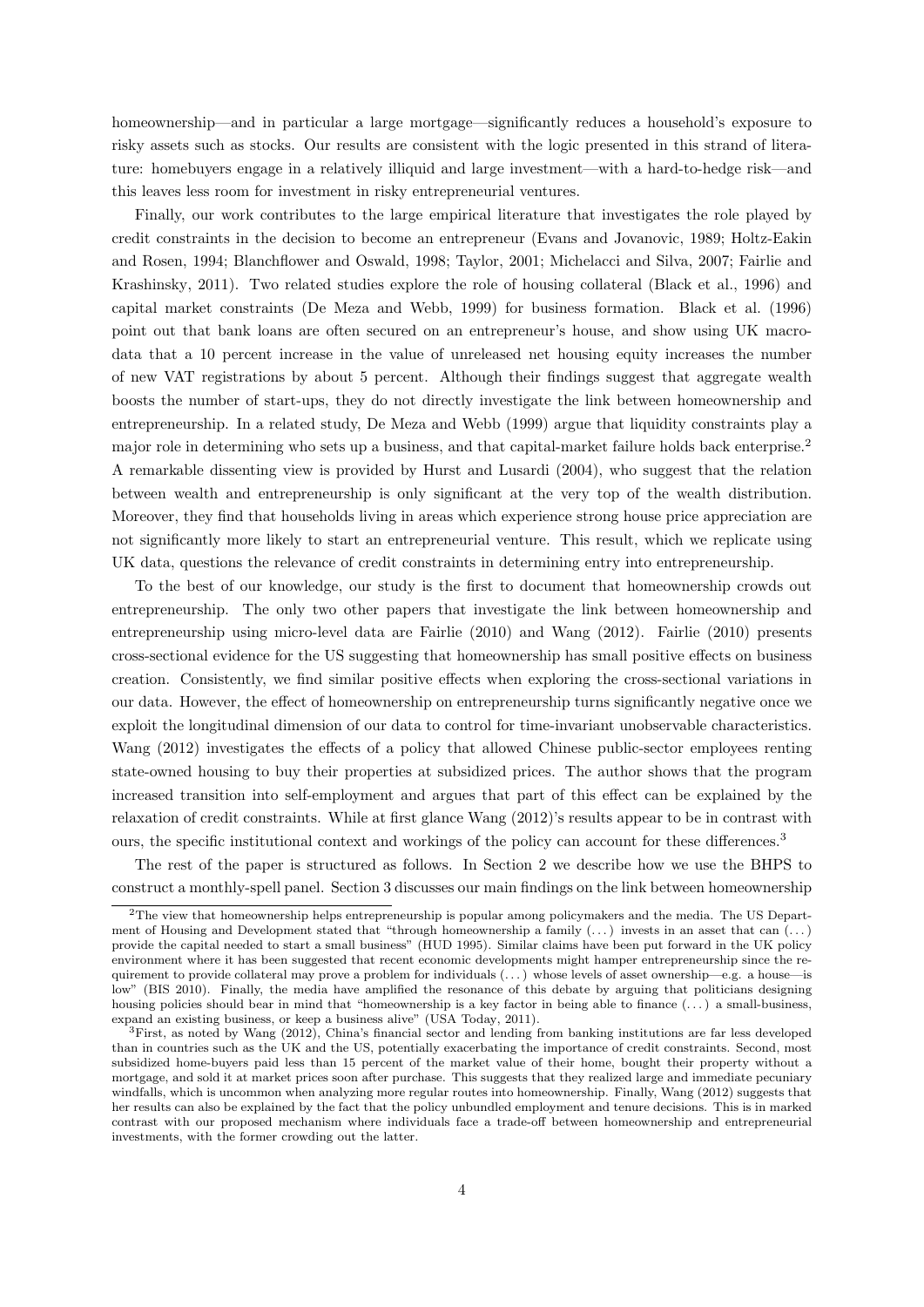and entrepreneurship. Section [4](#page-14-0) explores different mechanisms and explanations for our key results. Finally, we provide some concluding remarks in Section [5.](#page-21-0)

## <span id="page-4-0"></span>2 Data and descriptive statistics

### 2.1 A monthly panel dataset using the BHPS

The BHPS is a long panel dataset covering the period between 1991 and 2008 and providing detailed information on households' tenure choices and characteristics, as well as on individuals' current occupation, job-history between interviews, personal characteristics, income and financial situation/perceptions. The first wave of the panel consists of approximately 5,500 households and more than 10,000 individuals living in the UK (booster samples were included in 1999 and 2001 to add more individuals from Scotland, Wales and Northern Ireland). One of the significant advantages of the BHPS is that it is quite successful in following the same individuals over time, even when they move residence or form new households (e.g. the children of the original BHPS families or divorcees).

At the time of the interview (normally in September; in exceptional cases in subsequent months), respondents are asked to describe their current labor force status. If they are working, detailed information about their occupation is collected. Survey respondents are also asked whether their labor force status has changed since their last interview. If the answer is positive, a set of detailed questions is asked about all the occupational spells occurred between the interview taking place and September of the previous year.[4](#page-4-1)

The way in which the BHPS is structured makes it possible that some inconsistencies arise in the description of the same labor force spell provided by the same person in two different waves. Several authors have discussed the complicated task of reconstructing detailed monthly spells from the BHPS [\(Paull, 2002;](#page-24-12) Maré, 2006). We follow the principle that information recorded closest to the date of the beginning of the spell is the most accurate. A similar approach is used in [Upward](#page-24-14) [\(1999\)](#page-24-14) and [Battu and](#page-22-5) [Phimister](#page-22-5) [\(2008\)](#page-22-5). We provide a detailed description of our procedure in Appendix [A.](#page-25-0)

In order to identify the effect of homeownership on entrepreneurship, we need information about individuals' tenure choices with special attention to the timing of events. We first gather information about respondents' present tenure status. The possible categories are: homeowner with mortgage, homeowner without mortgage, private tenant, and social tenant.<sup>[5](#page-4-2)</sup> We then use the date in which respondents say they moved to their present address to identify the timing of changes in an individuals tenure status. If the respondent changed his or her tenure status from one wave to another and there is a moving date, we take this date as the transition date. Approximately 93% of the individuals have a moving date when making a transition into/out of homeownership. If the respondent changes his or her tenure status but there is no moving date, the transition date is imputed as the date of the current interview.<sup>[6](#page-4-3)</sup> Other controls—such as education level, age, marital status and number of children—are treated as constant between one wave and the other. Changes are assumed to take place at the date of the annual interview.

<span id="page-4-1"></span>In terms of sampling, we begin with an initial set including all respondents who gave a full interview

<sup>4</sup> In their first wave respondents are asked whether their labor forces status has changed since 1st of September of the previous year, and—if so—precise information about their job history is collected. In this way, the BHPS covers every month of the labor history of the respondents since one year before their first interview to present.

<span id="page-4-2"></span><sup>&</sup>lt;sup>5</sup>There are other rare options, such as living in an accommodation paid by the employer, which we do not consider in our analysis. This exclusion does not affect our findings.

<span id="page-4-3"></span><sup>6</sup> It is possible to change tenure status without changing address. In the UK, for instance, the "right-to-buy" program allows social tenants to buy their house or flat from the local authority [\(van Ham et al., 2010\)](#page-24-15). Similarly, individuals could buy from their current private landlord. However, this does not seem widespread.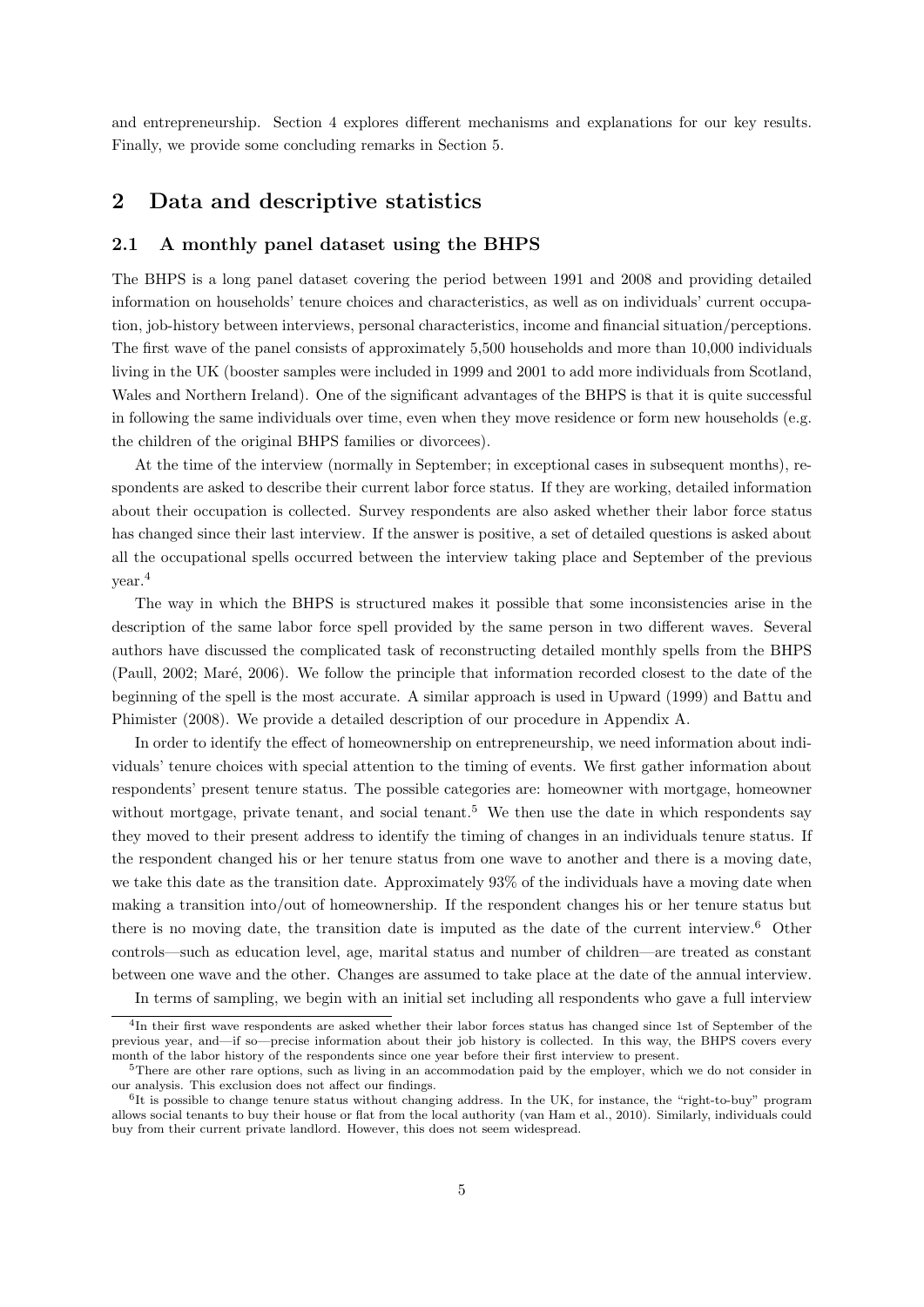in Wave 1 or one of the following waves. We follow them until they exit the survey for the first time, even if they come back at a later stage. This restriction is imposed because we need to be able to construct a continuous account of an individual's labor force status for every month combined with precise information on her tenure status. It is not possible to reconstruct in-between labor market spells and tenure choices for people who skip an interview. In Wave 1 (1991) we have 9,892 individuals. In Wave 18 (2008) we have 6,309 individuals, of which 3,642 are from the initial sample interviewed in Wave 1. Observations decrease gradually, reflecting aging and attrition in the original sample. On the other hand, children and spouses of original members join the dataset, partially counterbalancing the decreasing tendency.

In our analysis, we focus on heads of households in their prime working age (between 20 and 55) and consider only their employment spells (either as workers or self-employed). By focusing on these individuals, we limit the importance of issues related to labor market participation—since in our data 'head of household' refers to the individual within the household who manages the financial aspects and is considered the main economic actor. Moreover, we restrict our attention to the choice between entrepreneurship and dependent employment. However, as we show in robustness checks, including unemployment and other labor market status spells in our analysis does not alter our results. Finally, we only focus on individuals living in England, because for this group we can match precise information about prevailing local economic and housing market conditions. We will exploit this detail when trying to disentangle the mechanisms that explain our findings. Our main results are virtually identical if we include individuals living in Wales, Scotland and Northern Ireland. These findings are not tabulated for space reasons, but are available upon request. After implementing these restrictions, our sample includes approximately 360,000 observations and 5,200 individuals.

The richness and detail of the dataset is a crucial and novel element of our analysis. Most panel-type studies of entrepreneurship [\(Hurst and Lusardi, 2004;](#page-24-1) [Disney and Gathergood, 2009\)](#page-22-13) rely on annual observations. This neglects employment and self-employment spells with duration below one year. More importantly, annual data do not allow pinning down the precise timing of individuals transitions into homeownership and entrepreneurial jobs. Since we are interested in identifying the relation running from changes in housing tenure to transitions into entrepreneurial occupations, we need a detailed and consistent set of monthly information on individuals job and tenure spells.

### 2.2 Descriptive Statistics

Descriptive statistics for the BHPS monthly-spell dataset are presented in Table [1.](#page-6-0) Panel A focuses on the main variables of interest, namely individuals occupational choice and housing tenure status. Panel B describes a set of time-varying background characteristics.

Panel A presents descriptive statistics for three different proxies for entrepreneurial occupations. To begin with, we identify individuals who are self-employed and label this category as 'entrepreneur: all'. However, previous research suggests that some workers might choose self-employment out of unemployment or lack of alternative opportunities. To address this issue, we create two further measures of self-employment, which are meant to narrow down our definition in ways that allow us to capture more properly defined entrepreneurial jobs. First, we consider only self-employed workers who employ other people, irrespective of their number. We label these as 'entrepreneur: dependent'. Next, using the socio-economic classification of jobs provided by the BHPS (SOC2000 at the 1-digit level), we identify self-employed who are "managers and senior officials", or work in "professional occupations", or identify themselves as "associate professional and technical occupations". We label this group 'entrepreneurs: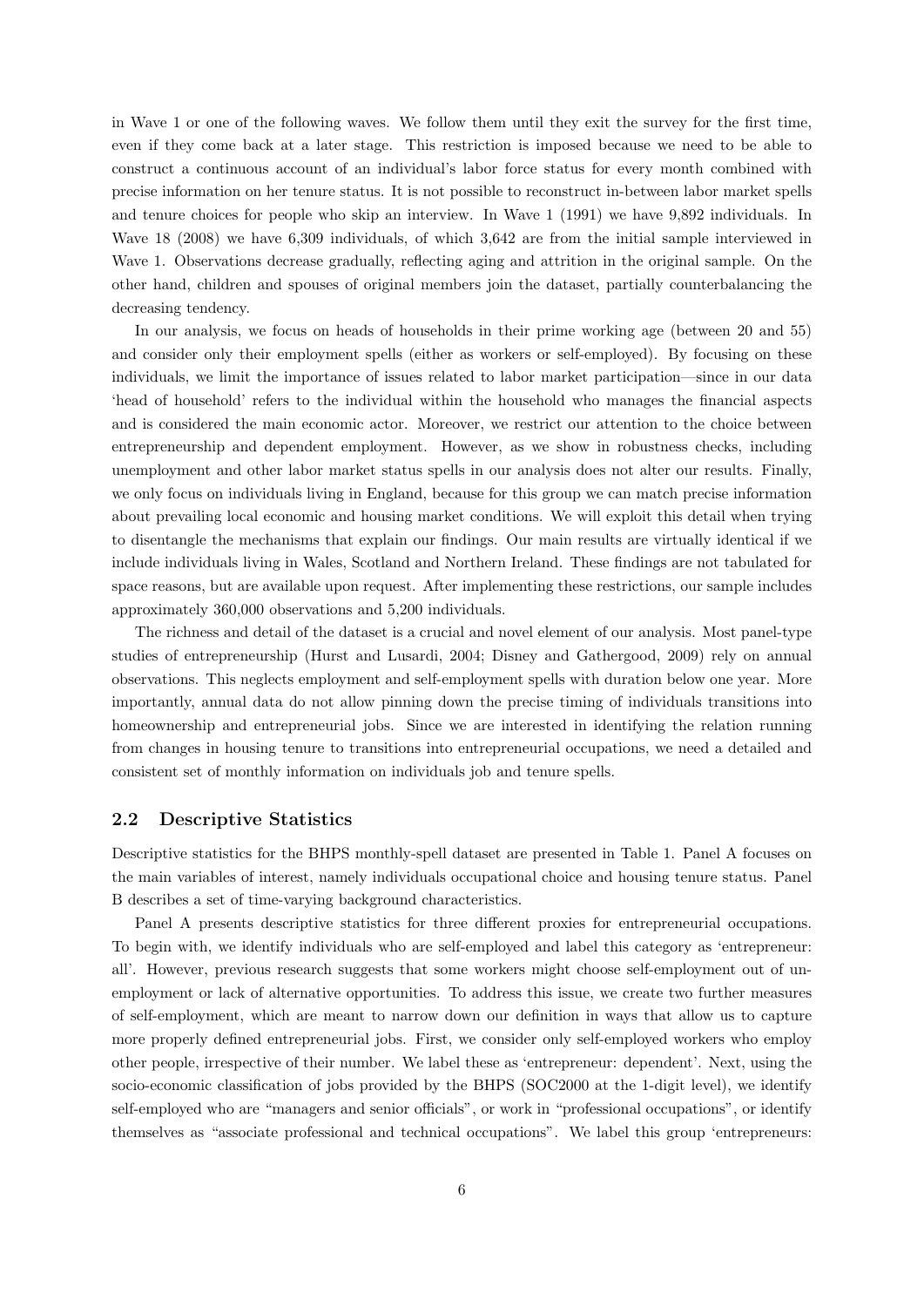#### Table 1: Summary Statistics—BHPS individual level monthly dataset

<span id="page-6-0"></span>Notes: The sample only includes heads of household aged between 20 and 55 living in England. Summary statistics of control variables refer to the sample where all controls are non-missing. Number of observations: 366,168. Number of individuals: 5,193. Panel is unbalanced. 'Entrepreneur: all' include all entrepreneurs (self-employed); 'Entrepreneur: dependent' includes entrepreneurs with dependent employees; 'Entrepreneur: manager' includes entrepreneur in managerial and professional jobs. Log household income descriptive statistics: mean=10.174; std.dev.=0.676. Log individual income descriptive statistics: mean=9.717 std.dev.=0.891. In the regression analysis age is controlled semi-parametrically by including the following dummies: age between 20 and 24; age between 25 and 29; age between 30 and 34; age between 35 and 39; age between 40 and 44; age between 45 and 49; age between 50 and 54; age 55 or above.

| Variable                                    | Mean     | Std. Dev. |
|---------------------------------------------|----------|-----------|
|                                             |          |           |
| Panel A: Entrepreneurs $+$ homeowners       |          |           |
| Entrepreneurs: all                          | 0.144    | 0.351     |
| Entrepreneurs: dependent                    | 0.047    | 0.212     |
| Entrepreneurs: managers                     | 0.070    | 0.256     |
| Home owner                                  | 0.811    | 0.391     |
| Home owner, with mortgage                   | 0.714    | 0.451     |
| Homeowners, outright (no mortgage)          | 0.096    | 0.295     |
| Private renter                              | 0.087    | 0.282     |
| Public renter                               | 0.084    | 0.277     |
|                                             |          |           |
| Panel B: Controls                           |          |           |
| Age                                         | 39.38    | 8.95      |
| Male                                        | 0.788    | 0.409     |
| Household total income (previous year)      | 31,728.0 | 22,046.3  |
| Individual total income (previous year)     | 20,990.0 | 16,144.4  |
| Children under $16$ (yes=1, no=0)           | 0.457    | 0.498     |
| Coupled ( $yes=1$ , $no=0$ )                | 0.745    | 0.436     |
| Education: Higher Degree                    | 0.039    | 0.193     |
| Education: First Degree                     | 0.151    | 0.358     |
| Education: Higher Non Degree/Teaching Qual. | 0.080    | 0.272     |
| Education: A Level (or equiv.)              | 0.228    | 0.419     |
| Education: O Level (or equiv.)              | 0.265    | 0.441     |
| Education: CSE (or equiv.)                  | 0.071    | 0.256     |
| Education: None of these                    | 0.166    | 0.372     |

manager'. Whereas the first definition is meant to capture entrepreneurs who create jobs, the second definition aims at identifying entrepreneurs with higher levels of human capital.

Panel A reveals that on average 14.4% of individuals are self-employed, while the shares of entrepreneur: dependent and entrepreneur: manager are smaller at 4.7% and 7%, respectively. The fraction of homeowners in the monthly-spell data is 81%. Note that around 71% of the observations involve homeownership with a mortgage, whereas only  $9.6\%$  refer to owners with no mortgage. Finally,  $8.7\%$ of the observations are from individuals renting a private property and 8.4% represent public renters. Panel B shows that the average individual is 39.4 years old, males represent 79% of observations, and individual and household total incomes stand at £20,990 and £31,728 respectively.

The percentage of self-employment that we report (14.4%) is consistent with [Blanchflower and Shad](#page-22-14)[forth](#page-22-14) [\(2007\)](#page-22-14), who use several years of quarterly data from the (cross-sectional) Labour Force Survey. They document that self-employment in the UK has stayed between 12% and 15% in the 1991 to 2007 period. Similarly, our percentage of homeowners (81%) is close to the one reported by [Battu and Phimis](#page-22-5)[ter](#page-22-5) [\(2008\)](#page-22-5) (79%) and our shares of private and public renters (at 8.7% and 8.4%) are comparable to theirs (at [7](#page-6-1).7% and 9.1%).<sup>7</sup> However, the incidence of males in our study is substantially higher (79% vs. 44%), which is explained by the fact that we focus on heads of household only.

Before presenting our findings, we discuss the incidence of transitions into and out of homeownership

<span id="page-6-1"></span><sup>7</sup>These small difference are most likely explained by the fact that our analysis stretches up to 2008 (whereas theirs stop at 2003), and our sample includes individuals whose first interview was not in Wave 1 (whereas they focus their analysis on the original members of the survey).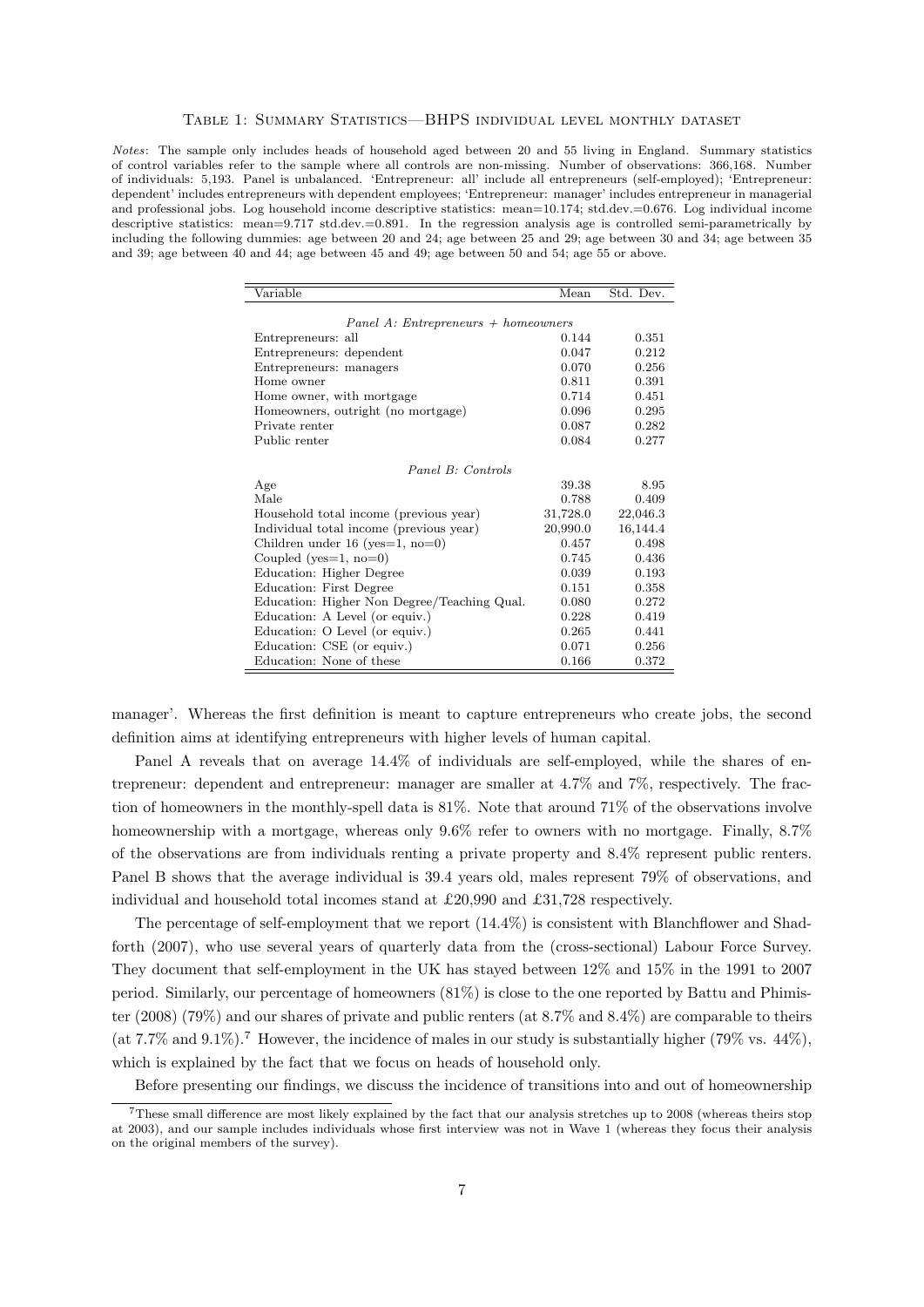and in and out of entrepreneurial jobs since this information is relevant for our fixed-effect identification. Summary statistics are presented in Appendix Table [7.](#page-26-0) Overall, around 18% of all individuals make at least one homeownership transition (for example 'rent' to 'own') and 5.4% at least two transitions (e.g. rent to own to rent again). The corresponding numbers for the various measures of entrepreneurship vary between 6% and 16% (one transition), and 3% and 8% (more than one transition). The share of people transitioning into and out of entrepreneurial spells with dependent workers or in managerial and professional positions is smaller than for the self-employed. This suggests that these two definitions capture the more stable jobs and thus represent truly entrepreneurial spells. Finally, the fraction of workers with at least one tenure transition and one entrepreneurial transition varies between 2% and 4.5%. These figures are higher—between 3% and 6.5%—when considering transitions in and out of homeownership with a mortgage.

We also investigated the characteristics of individuals who transit into and out of homeownership and entrepreneurship. Relative to those who become homeowners without a mortgage, individuals who use a loan to purchase their property are younger (30.4 vs. 37.4 years), less likely to have children  $(62.3\% \text{ vs. } 67.7\%)$ , and less affluent  $(£13,547 \text{ vs. } £16,105)$ . Individuals who become entrepreneurs with dependent workers or are self-employed in managerial and professional occupations are slightly older (35.4 and 34.5, respectively) than individuals who become self-employed (33.3), and substantially better off in terms of prior income  $(£17,539$  and  $£17,373$  vs.  $£14,470$ . These patterns are not unexpected given the possibility that some self-employment spells represent last-resort choices. However, we do not detect any clear pattern in terms of age, family arrangements and income for people transiting out of homeownership and entrepreneurship. This suggests that these movements cannot be easily explained by demographic factors and that other individual specific considerations might be taking place in ways that simultaneously affect tenure status and entrepreneurship. We will return to these issues below.

# <span id="page-7-0"></span>3 The negative link between homeownership and entrepreneurship

### 3.1 Main finding

Our first set of results is presented in Table [2.](#page-8-0) The three different panels (A, B, and C) refer to our three different definitions of entrepreneurs ('entrepreneur: all', 'entrepreneur: dependent', and 'entrepreneur: manager'). We estimate the following linear probability model:

<span id="page-7-1"></span>
$$
Entrep_{ilt} = \alpha_i + \beta \ own_{ilt} + \phi_l + \omega_t + \varepsilon_{ilt} \tag{1}
$$

where the dependent variable  $Entropy_{ilt}$  is one of the three binary outcomes proxying for entrepreneurial jobs, and the explanatory variable of interest is an individual's housing tenure status  $own_{ilt}$ . The subscript *ilt* identifies individual i living in location l at time t.  $X_{ilt}$  is the set of time-varying controls discussed above and described in Table [1,](#page-6-0) while  $\phi_l$  and  $\omega_t$  represent location and time fixed effects. Location fixed effects  $(\phi_l)$  include persistent geographical disparities in labor and housing markets and differences in local political and institutional factors, whereas the time fixed effects  $(\omega_t)$  capture unobserved factors that are specific to the year and/or month of interview. Finally,  $\alpha_i$  captures unobserved individual factors —such as ambition and risk tolerance—which could simultaneously determine occupational choice and tenure status. The error-term  $\varepsilon_{i l t}$  is assumed to be uncorrelated with all the right-hand side variables, although we allow for correlation in residual shocks across individuals within locations and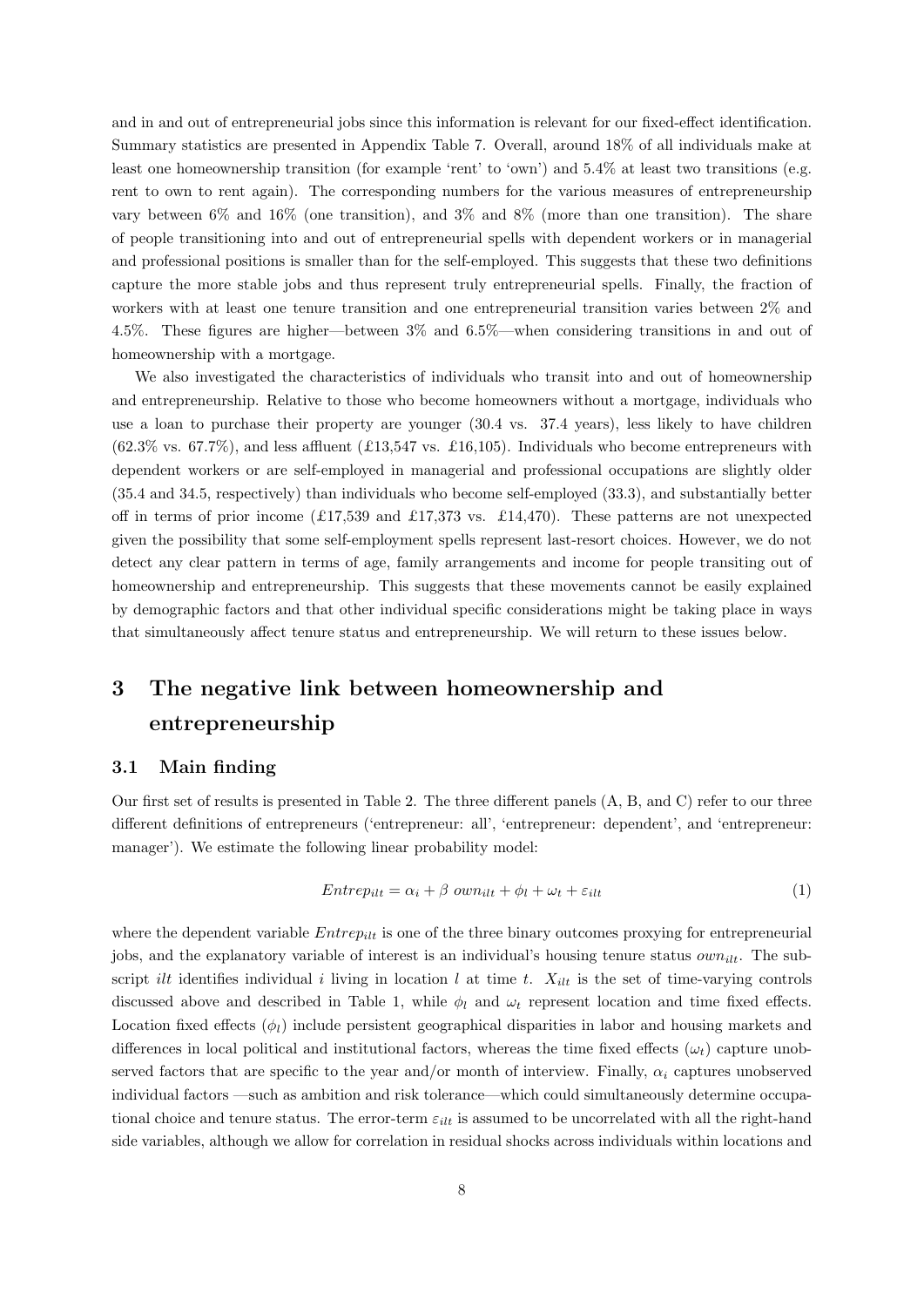#### <span id="page-8-0"></span>Table 2: OLS and Fixed-Effect Regressions—Various definitions of entrepreneurs

Notes: The sample only includes heads of household aged between 20 and 55. Number of observations: 366,168. Number of individuals: 5193. Panel is unbalanced. Column (6) only includes people who are or become homeowners. Column (7) only includes people who are or become renters. Year dummies refer to the year when the BHPS interview was carried out. Month dummies refer to calendar months during which the employment spell took place. LPA dummies refer to the Local Planning Authority of residence (343 LPAs matched to English-resident BHPS individuals). LPA dummies excluded in fixed-effect models in Columns (5) and following since only 60% of the individuals change LPA of residence over the period of the sample. Standard errors clustered at the LPA level. \*\*p < 0.01, \*p < 0.05. Controls as listed in Table [1.](#page-6-0) Household and individual income included in logs. 'Entrepreneur: all' include all entrepreneurs (selfemployed); 'Entrepreneur: dependent' includes entrepreneurs with dependent employees; 'Entrepreneur: manager' includes entrepreneur in managerial and professional jobs.

|                                  | (1)<br><b>OLS</b> | (2)<br><b>OLS</b>       | (3)<br>FE    | (4)<br>FE    | (5)<br>FE    | (6)<br>FE    | (7)<br>FE |
|----------------------------------|-------------------|-------------------------|--------------|--------------|--------------|--------------|-----------|
|                                  |                   |                         | All. Trans.  | All. Trans.  | All. Trans.  | Trans. In    | Tran. Out |
| Panel A: Entrepreneur, all       |                   |                         |              |              |              |              |           |
| Homeowner                        | 0.039             | 0.032                   | $-0.015$     | $-0.013$     | $-0.014$     | $-0.026$     | 0.000     |
|                                  | $(0.009)$ **      | $(0.010)$ <sup>**</sup> | (0.008)      | (0.008)      | (0.008)      | $(0.012)^*$  | (0.021)   |
|                                  |                   |                         |              |              |              |              |           |
| Panel B: Entrepreneur, dependent |                   |                         |              |              |              |              |           |
| Homeowner                        | 0.036             | 0.014                   | $-0.011$     | $-0.012$     | $-0.013$     | $-0.022$     | $-0.009$  |
|                                  | $(0.006)$ **      | $(0.006)^*$             | $(0.005)^*$  | $(0.006)^*$  | $(0.005)$ ** | $(0.009)^*$  | (0.010)   |
| Panel C: Entrepreneur, manager   |                   |                         |              |              |              |              |           |
| Homeowner                        | 0.040             | 0.021                   | $-0.018$     | $-0.018$     | $-0.017$     | $-0.031$     | 0.001     |
|                                  | $(0.008)$ **      | $(0.008)$ **            | $(0.006)$ ** | $(0.007)$ ** | $(0.006)$ ** | $(0.010)$ ** | (0.009)   |
|                                  |                   |                         |              |              |              |              |           |
| Time dummies                     |                   |                         |              |              | √            |              | ✓         |
| (Year and month)                 |                   |                         |              |              |              |              |           |
| Sector dummies                   | √                 | ✓                       | ✓            |              | ✓            | √            | ✓         |
| LPA dummies                      |                   |                         |              |              |              |              |           |
| Controls                         |                   |                         |              |              |              |              |           |

cluster standard errors at the Local Authority (LA) level. LAs are local constituencies empowered to exercise planning functions, and can be thought of as self-contained housing markets from a regulatory point of view. England consists of 354 LAs.<sup>[8](#page-8-1)</sup>

Columns (1) and (2) of Table [2](#page-8-0) present simple cross-sectional (OLS) estimates of Equation (1). In Column (1), we append year-of-interview and month-of-interview effects, as well as dummies for the sector of employment (using the SIC92 classification at 1-digit level), while in Column (2) we further include the controls detailed in Table [1,](#page-6-0) as well as LA dummies. The two specifications indicate a positive and significant association between homeownership and entrepreneurship. Although the estimated coefficients are attenuated when adding individual controls and LA effects, the implied effects remain sizable and highly significant: homeownership increases the probability of being an entrepreneur with dependent workers or in a managerial and professional occupation by approximately 30%.

However, cross-sectional regressions cannot control for individuals' unobservables— $\alpha_i$  in Equation [1.](#page-7-1) In order to partial out these unobserved factors, we estimate various fixed-effect models, which are presented in Columns (3) to (7) of Table [1.](#page-6-0) In stark contrast to the OLS regressions, we find that once we control for individual fixed effects homeownership becomes negatively associated with entrepreneurship. While this negative effect is not significant for all self-employed, it is significant for entrepreneurs with dependent workers and for entrepreneurs in a managerial/professional occupation.

<span id="page-8-1"></span>To assess the robustness of our findings to time-varying individual and household characteristics and

<sup>8</sup>Note that we experimented with the inclusion of Travel-to-Work Area (TTWA) effects and with clustering at this level of aggregation and came to similar conclusions. TTWAs are 243 functional areas drawn by the Office for National Statistics to identify self-contained local labor markets. We also experimented with two-way clustering at the individual and LA level, which also did not affect the statistical significance of our findings.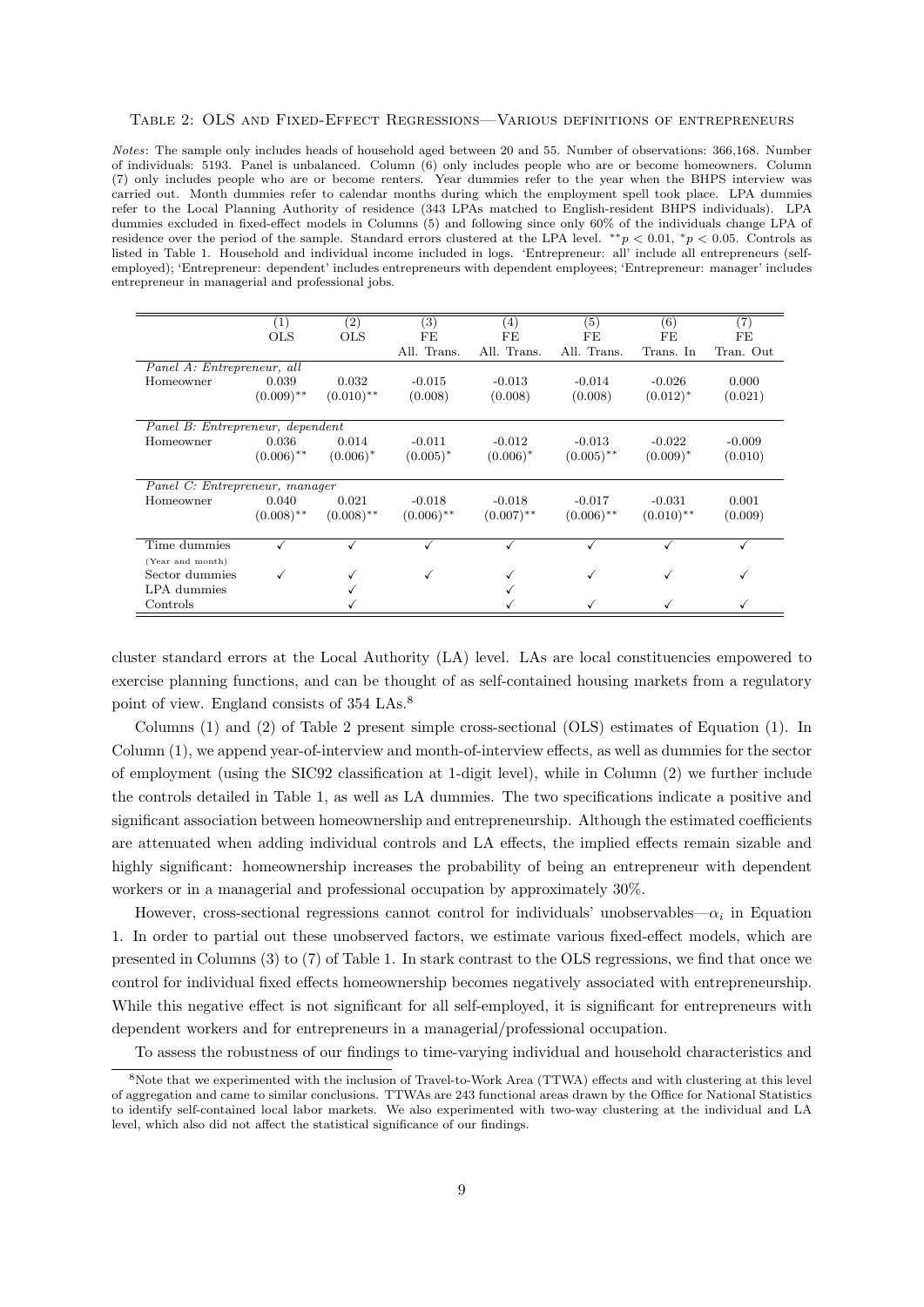local unobservable factors, in Column (4) we add to the fixed-effect models the control variables detailed in Table [1,](#page-6-0) as well as LA dummies. The set of controls includes both individual and household total income in the year prior to the survey (in logs). Conditional on individual fixed effects, these variables capture changes in the financial situation of an individual and his/her household with respect to the previous year, and therefore act as good proxies for changes in an individuals wealth. This is an important set of controls to include in our analysis given the evidence on the importance of wealth in the decision to become an entrepreneur [\(Evans and Jovanovic, 1989;](#page-22-8) [Holtz-Eakin and Rosen, 1994;](#page-24-6) [Blanchflower and](#page-22-9) [Oswald, 1998\)](#page-22-9). Finally, in Column (5) we retain the set of controls included in Column (4), but drop LA dummies since only 30% of the individuals change their place of residence over the period of our analysis (for immobile individuals local effects are absorbed by the individual fixed effects). Results in Columns (4) and (5) confirm the intuition gathered from Column (3): there is a significant negative association between homeownership and the probability of self-employment, and this effect is larger when focusing on more stringent definitions of entrepreneurship, namely self-employed workers with dependent workers and in managerial/professional occupations.<sup>[9](#page-9-0)</sup> The estimates represent sizable effects: given the mean probability of being an entrepreneur in these two categories, becoming a homeowner reduces the chances of starting-up a business by 20-25%.

The results presented so far suggest that homeownership reduces an individual's chances of becoming an entrepreneur. However, as discussed above, some individuals transit into homeownership and some others transit out of it. Hence, part of our results might be driven by individuals who sell their property in order to 'cash in' (extract equity from their home), gather enough liquidity to undo underlying credit constraints and become entrepreneurs. To directly explore the relevance of this channel, in Columns (6) and (7) of Table [2,](#page-8-0) we focus on individuals spells that correspond to transitions into and out of homeownership, respectively. In Column  $(6)$ , we follow individuals who start off as renters and then become homeowners till eventually switching back to renting (plus individuals who start off as owners and stay as such throughout the period). In Column (7), by contrast, we track individuals who finish as renters after having been homeowners (plus individuals who start off as renters and do not change tenure throughout the period), and exclude any renting spell that took place before homeownership. Our findings suggest that the estimated negative impact of homeownership only comes from individuals who become homeowners. The estimated effect is larger and more precisely estimated than before. Conversely, the link between tenure status and entrepreneurship for individuals switching out of homeownership is estimated to be small, inconsistently signed and insignificant.

One concern with our fixed-effect identification strategy is that it partials out individual, family, location and time fixed unobservables, but cannot control for time-varying unobserved factors. Adding time-varying individual and household level controls mitigates this problem. In particular, we can control for income, number of children and marital status, which have been shown to be strong determinants of homeownership [\(Linneman and Wachter, 1989;](#page-24-16) [Hilber, 2007\)](#page-23-12). Moreover, other plausible time-varying unobserved factors—such as winning the lottery or receiving an inheritance—would bias our results towards finding a positive link between homeownership and entrepreneurship, since wealth is positively associated to both purchasing a home and becoming an entrepreneur [\(Blanchflower and Oswald, 1998\)](#page-22-9). Nevertheless, as these are serious concerns, we subject our findings to a large number of robustness checks.

<span id="page-9-0"></span><sup>9</sup>Excluding potentially problematic controls, such as sector of occupation or individual and household income in the year prior to the survey, does not affect our findings.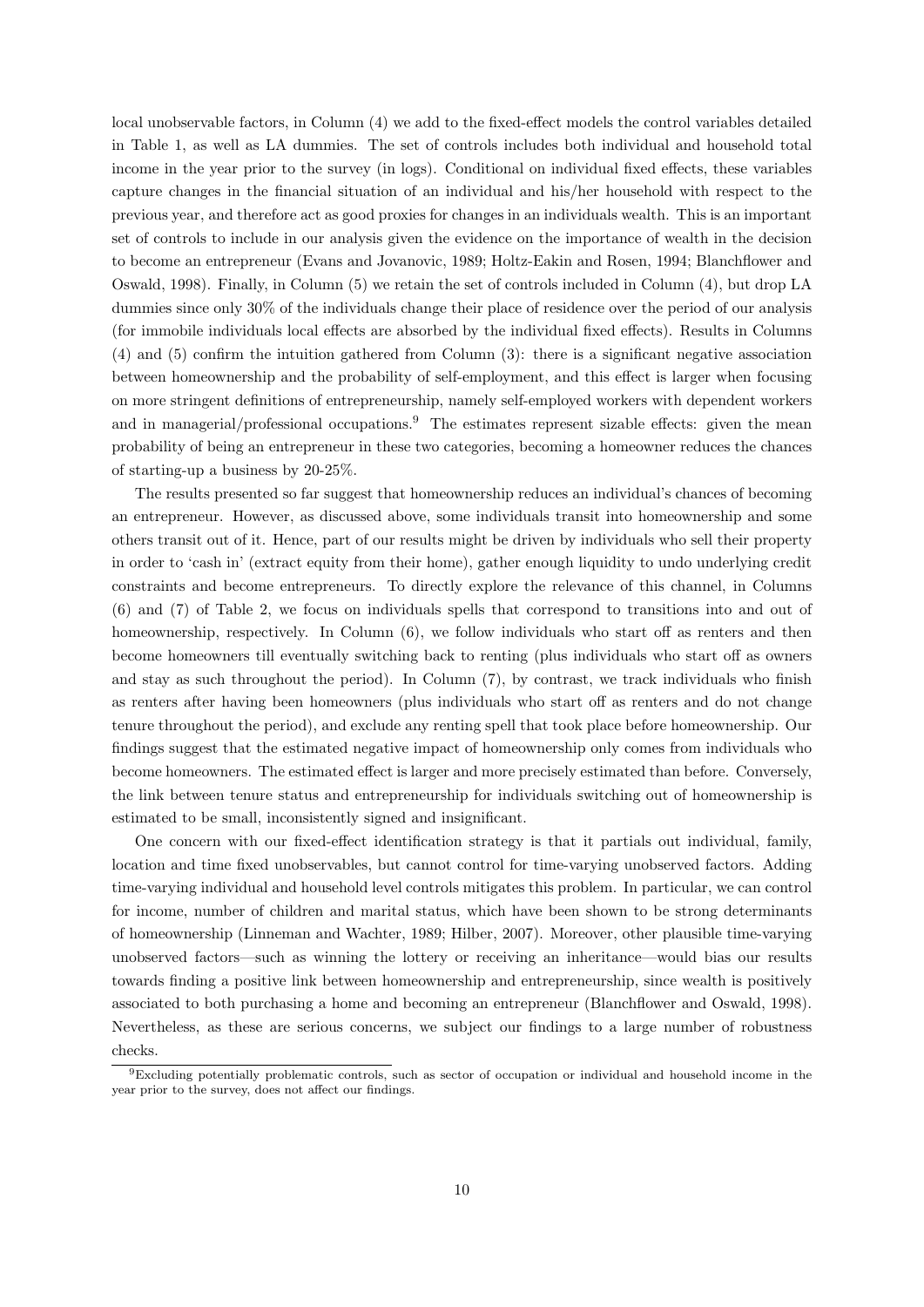### 3.2 Robustness Checks

Our robustness checks are reported in Appendix Table [8](#page-27-0) for entrepreneurs with dependent workers only. We focus on this definition as we believe it captures genuinely entrepreneurial spells. Results for the other definitions are similar and available upon request.

To begin with, we check that our results are not driven by short spells of employment, i.e. selfemployment and employment experiences lasting less than 12 months. The concern is that we might be misrepresenting some self-employment spells as entrepreneurial even though they simply capture stopgap jobs. Column (1) reveals that excluding short employment spells does not affect our estimates. Similarly, as shown in Column (2), including in our data individuals' unemployment spells (in addition to employment and self-employment spells) does not change our findings.

Next, in Column (3), we assess whether our results may be driven by the geographical mobility of workers upon becoming homeowners. One concern is that individuals who choose to purchase a house might leave urban areas and this might affect their chances of becoming entrepreneurs. Previous evidence shows that more properties are rented as opposed to owner-occupied in riskier urban centers [\(Hilber,](#page-23-13) [2005\)](#page-23-13), and that more entrepreneurs tend to cluster into denser cities because of agglomeration and localization economies [\(Glaeser and Kerr, 2010;](#page-23-14) [Glaeser, 2009\)](#page-23-15). To address this concern, in Column (3) we exclude from our analysis individuals who make either urban-to-rural or rural-to-urban residential moves. This subset includes approximately 87% of the observations. Despite the reduction in sample size, we still find a sizable negative association between homeownership and entrepreneurship (-0.010), significant at the 10% level. One related consideration is that our results may be driven by London, where many entrepreneurial activities tend to concentrate and more people tend to rent. In Colum (4) we exclude individuals who live London (approximately 12% of all observations) and find that our results are virtually unchanged.

Next, in Columns (5) and (6) we investigate whether our results are different for urban and rural areas. Our point estimates suggest that homeownership is negatively associated with entrepreneurship across the board, although our results are statistically significant (at the 10% level) only for urban areas. Our estimates for rural locations are larger in magnitude despite being statistically insignificant. The overall lack of significance is perhaps unsurprising as this breakdown leaves us with 79% of the observations in urban areas and only 21% in rural ones. All in all, we take these findings as suggestive that our key result applies across England, with little evidence of significant spatial heterogeneity.

Another concern is that our baseline omitted category is a heterogeneous group bundling together private and public renters. In their analysis of the effect of homeownership on unemployment, [Battu and](#page-22-5) [Phimister](#page-22-5) [\(2008\)](#page-22-5) report their effects separating private from public renters because the binding mobility constraints faced by public renters might affect their chances of remaining unemployed. Mobility is not a particularly worrying issue in our analysis as entrepreneurs tend to be predominantly local and immobile [\(Michelacci and Silva, 2007\)](#page-24-8). Nevertheless, we investigated whether our results change when we separately include public and private renters. The results (not tabulated) reveal that homeowners are always significantly less likely to become entrepreneurs than any other category, including public renters.

In the remaining three columns of Appendix Table [8,](#page-27-0) we conclude our robustness checks by analyzing whether our results only stem from a handful of sectors, or whether they are economy-wide. In Column (7) we use the SIC92 industrial classification at 1-digit level to exclude the following sectors: agriculture; fishing and forestry; electricity, gas and water; public administration; private households with employees; and workers of international organizations/bodies. In doing so, we follow the work of [Glaeser](#page-23-15) [\(2009\)](#page-23-15) and [Faggio and Silva](#page-23-16) [\(2011\)](#page-23-16) who use self-employment data to study the spatial distribution of entrepreneurial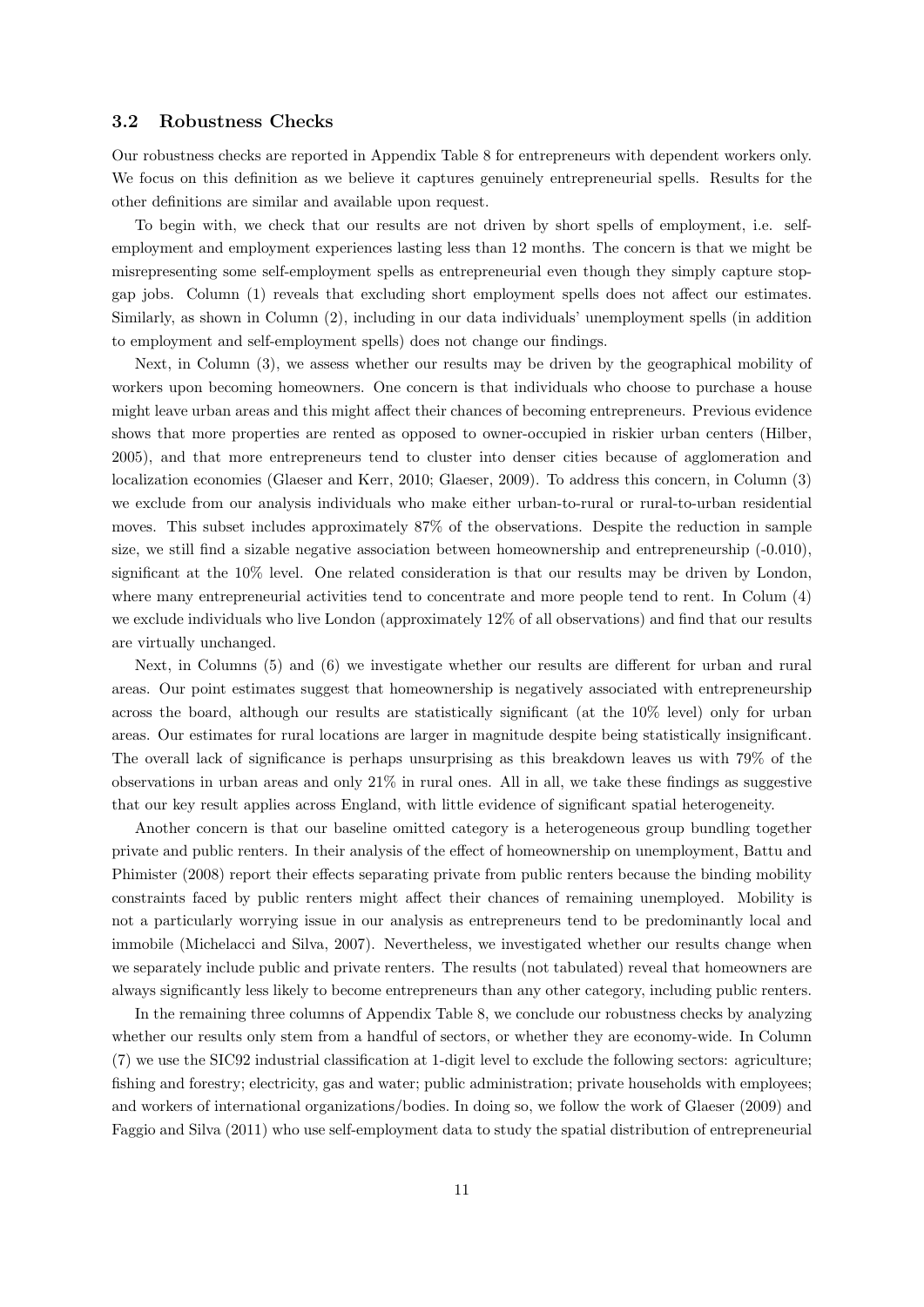#### Table 3: Entrepreneurs with Dependent Workers—Timing and dynamics

<span id="page-11-0"></span>Notes: Regressions run on the monthly dataset. All regressions include year dummies; monthly Dummies; SIC92 1-digit sector dummies; and individual controls. See notes to Table [2](#page-8-0) for more details. Standard errors clustered at the LA level. ∗∗p <0.01, <sup>∗</sup>p <0.05. Column (1) excludes individuals with imputed transition date into homeownership (approx. 7.3%). Columns (2) and (3) controls for number of months since becoming homeowner (linear and squared terms). Descriptive statistics for duration in months: mean  $= 122.22$ ; std. dev.  $= 83.12$ . Column (4) includes lags that control for homeownership status in 3, 6, 9 and 12 months before current date. Column (5) includes leads that control for homeownership status in 3, 6, 9 and 12 months from current date. Note that Columns (4) and (5) only consider individuals with no imputed transition date into/out of homeownership.

|                                            | $\left( 1\right)$<br><b>FE</b> | $\left( 2\right)$<br>FE | $\left( 3\right)$<br>FE  | (4)<br>FE               | $\left( 5\right)$<br>FE   |
|--------------------------------------------|--------------------------------|-------------------------|--------------------------|-------------------------|---------------------------|
|                                            | No Input<br>Trans. Date        | Duration<br>Linear      | Duration                 | Control                 | Control<br>For Leads      |
|                                            |                                |                         | Squared                  | For Lags                |                           |
| Homeowner                                  | $-0.017$<br>$(0.006)$ **       | $-0.013$<br>$(0.006)^*$ | $-0.018$<br>$(0.006)$ ** | $-0.014$<br>$(0.006)^*$ | $-0.0085$<br>$(0.0050)^+$ |
| <b>HO</b> Duration                         |                                | 0.003                   | 0.016                    |                         |                           |
| 100)                                       |                                | (0.005)                 | $(0.008)^*$              |                         |                           |
| <b>HO</b> Duration Squared                 |                                |                         | $-0.0005$                |                         |                           |
| 1000)                                      |                                |                         | $(0.0003)^+$             |                         |                           |
|                                            |                                |                         |                          |                         |                           |
| <i>P-value, significance of leads/lags</i> |                                |                         |                          | 0.6995                  | 0.2120                    |

activities in the US and UK, respectively. When doing this, we still find that homeownership significantly reduces the chances of becoming an entrepreneur. Finally, in the last two columns of the table, we investigate the robustness of our results when we only consider services (Column 8) or manufacturing (Column 9). Our estimates reveal that our conclusions remain broadly valid when we focus on services. However, the point estimates are comparably small and not significant when focusing on individuals working in manufacturing. This result may be due to the fact that only approximately 25% of the observations come from individuals working in manufacturing. Moreover, the share of entrepreneurs with dependent workers is significantly smaller for this sector at 2.3%. Nevertheless, the coefficient in Column (9) still implies an economically meaningful 12.5% negative effect of homeownership on entrepreneurship.

## 3.3 Dissecting the Fixed-Effect Results: Timing and Dynamics

The fixed-effect regressions discussed above are silent on whether the link between homeownership and entrepreneurship represents an instantaneous and permanent effect, or whether this link takes some time to build and then dissipates over time.

We present evidence on this point in Table [3.](#page-11-0) Recall that for approximately 7% of the individuals we cannot properly identify the date at which they made a transition into/out of homeownership (and thus we imputed it using the timing of their interview). In Column (1) we replicate our analysis excluding these individuals from the sample. The estimates we obtain are now larger and more precisely estimated than before, implying that homeownership reduces the probability of becoming an entrepreneur by up to 35%. In the remaining analysis in this section, we focus on people with non-imputed transition dates.

In Column (2), we start our analysis of dynamic effects by including in the empirical model a count of the monthly duration since the individual became a homeowner. This variable displays a positive, but very small and insignificant coefficient. However, when we add to our specification both a linear and a quadratic term in the monthly duration (Column 3), we find that the linear term becomes positive and significant (0.016; s.e. 0.008), while the coefficient on the squared duration is negative and borderline significant (-0.005; s.e. 0.003). This implies an inverted U-shaped relationship between the time since becoming a homeowner and the probability of becoming an entrepreneur. We present this graphically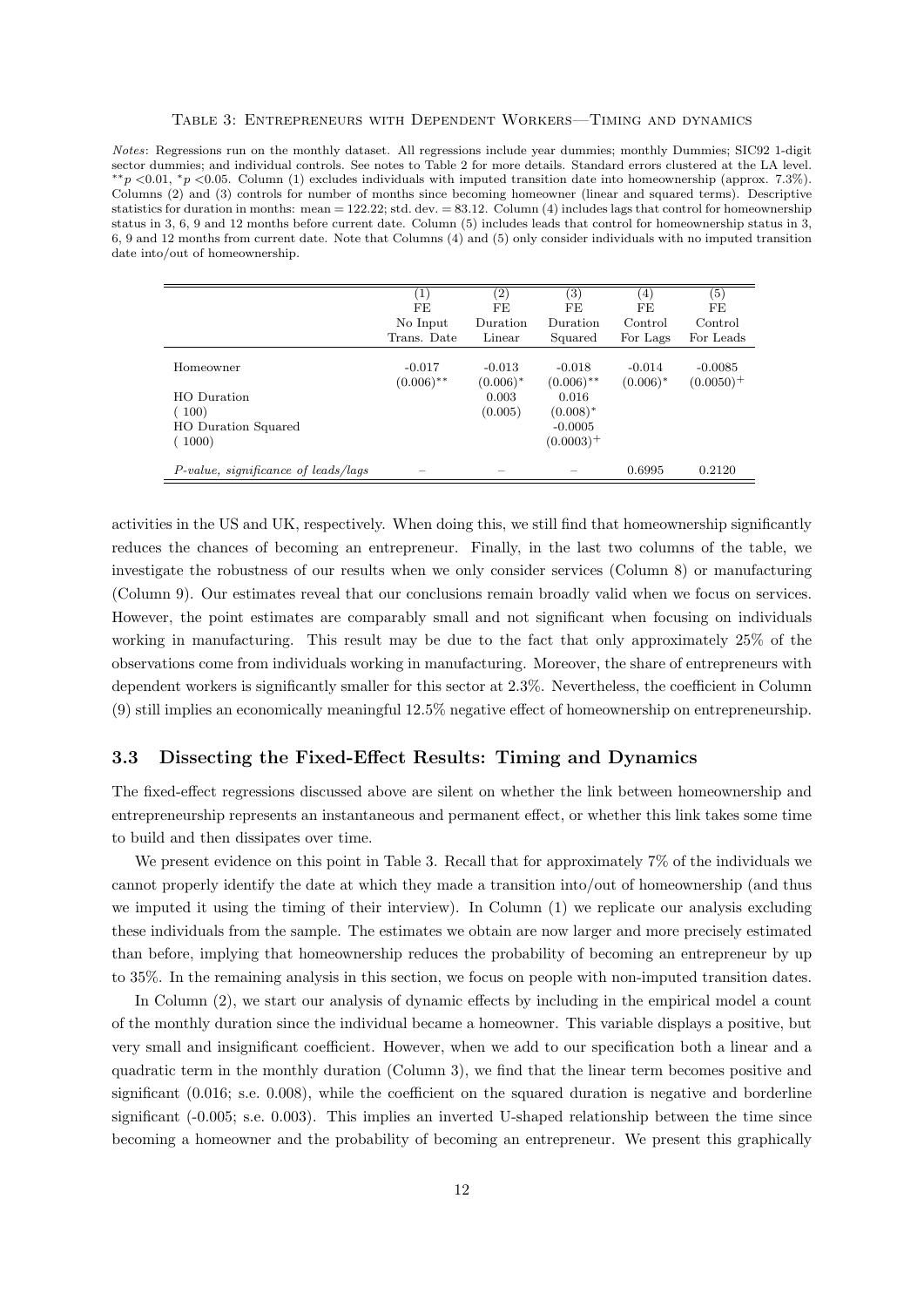in the top Panel A of Figure [1.](#page-13-0) The results imply that—on impact—the effect of homeownership on entrepreneurship is as large as -0.018, but that as time goes by, this negative effect becomes less quantitatively meaningful. It takes 4 years (48 months) for the effect to become statistically insignificant at the 5% level. Moreover, the effect of homeownership never turns positive, even when considering fairly long time horizons, e.g. after 10 years (120 months).

In the remaining two columns of Table [3,](#page-11-0) we investigate two important and related questions. First, we explore whether the negative impact of homeownership on entrepreneurship peaks when the person becomes a homeowner or the effect is delayed (Column 4). Next, we analyze whether the negative link happens upon transition into homeownership, or part of this effect is anticipated (Column 5). To do so, we append lags and leads in homeownership to the main regression specification. In Column (4), we include variables capturing whether the individual was a homeowner 3, 6, 9 and 12 months before the present date. In Column (5) we control for whether the individual will become a homeowner in 3, 6, 9 and 12 months from now.

Our results show that adding lags does not affect our main conclusion: we still find a negative and significant effect of homeownership on entrepreneurship, quantitatively not dissimilar from before. This suggests that the effect of tenure choice on business start-up decisions is not delayed. Conversely, when we add leads in homeownership, the coefficient on homeownership becomes smaller (at -0.009) and only significant at the 10% level. Controlling for leads in homeownership effectively tests for whether the effect of homeownership on entrepreneurship is anticipated. The evidence suggests that part of our findings might be attributed to would-be homebuyers, who predict that they will soon purchase a house and shy away from entrepreneurial occupations before actually changing their tenure status. However, an F-test of the coefficients cannot reject the null hypothesis that the leads are jointly insignificant (p-value of 0.212).

The dynamics of the effect of homeownership on entrepreneurship are an important issue that could assist the interpretation of our results. Hence, we further investigate this point using a complementary approach. Our results are presented graphically in Panel B of Figure [1.](#page-13-0) The graph plots coefficients and confidence intervals obtained by running 18 separate regressions (plus our benchmark result) where we consider the effect of current homeownership on lags and leads of entrepreneurship. On the positive axis of the graph, we check whether present homeownership has an effect on the probability of being an entrepreneur with dependent workers between 3 months and 36 months after becoming a homeowner. The negative side of the axis investigates whether current homeownership is related to entrepreneurship between 3 months and 36 months before actually purchasing a home.<sup>[10](#page-12-0)</sup>

Although this approach is very flexible in analyzing anticipation and long-lasting effects of homeownership, one drawback is that—by using leads and lags—it significantly reduces sample size. This loss of observations is particularly severe when moving further into the future or into the past. For example, when considering 18-months leads/lags, we are left with approximately 310,000 observations over 4,300 individuals (out of the original 5,193 workers), further dropping to around 270,000 for 3700 individuals when focusing on 36-months leads/lags.

Nevertheless, the main insights from this analysis support our previous findings. On the one hand, we find that the negative effect of homeownership on entrepreneurship is stronger on impact and then slowly fades away. The effect becomes insignificant 18 to 24 months after transition into homeownership, and then flattens out without ever becoming positive. On the other hand, we find that anticipation

<span id="page-12-0"></span><sup>10</sup>Note also that by looking at the effects of current homeownership on leads and lags of entrepreneurship we fix the controls at the time of transition into homeownership. We also experimented with an alternative approach analyzing the effect of leads and lags of homeownership on current entrepreneurship, which centers the controls at the time of the employment transition. This second method gave nearly identical results.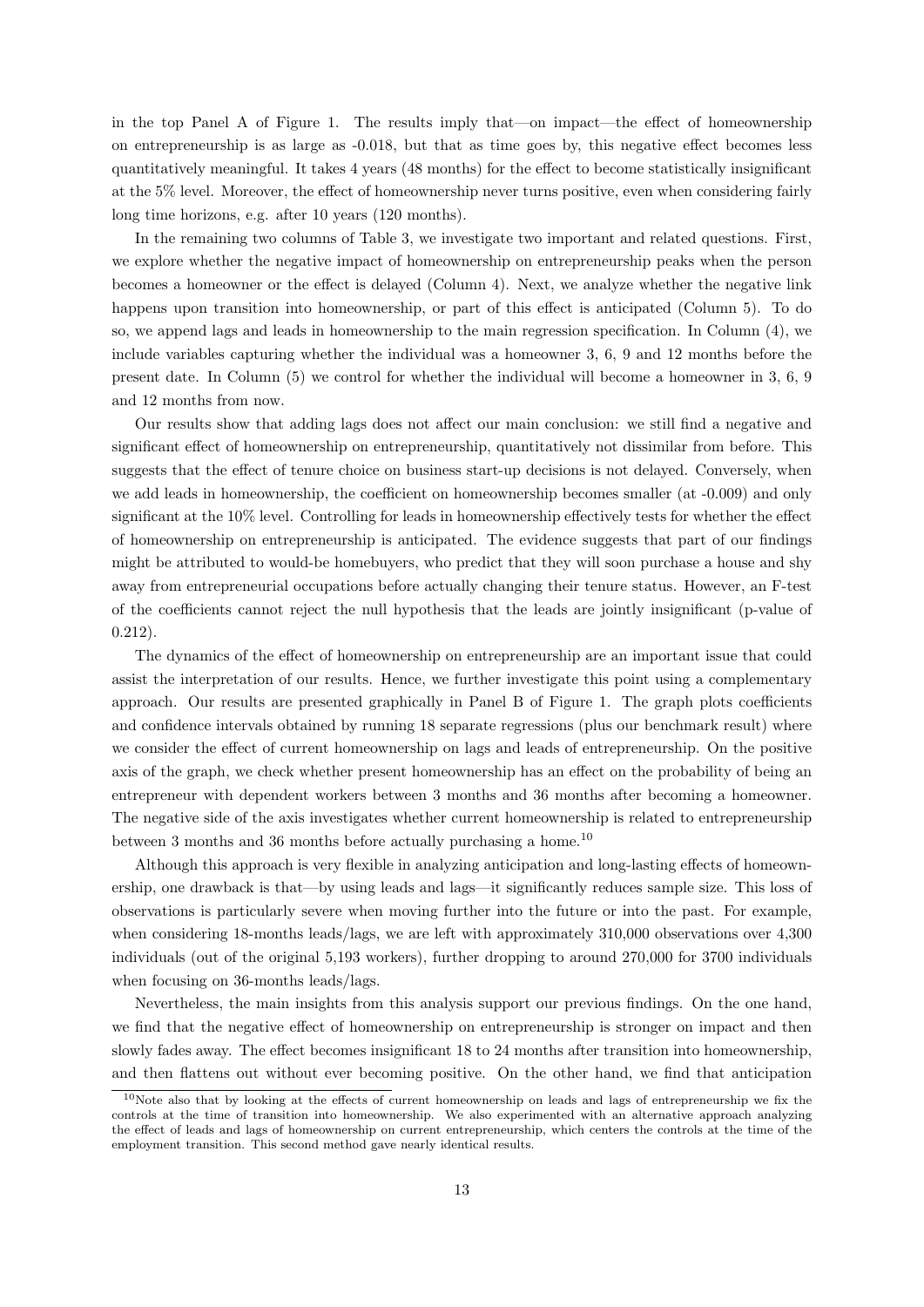### Figure 1: Dynamic Effect of Homeownership—Duration, leads and lags

<span id="page-13-0"></span>Notes: Results used to obtain the graph in Panel A come from the specification presented in Table [3,](#page-11-0) Column (3). Results used to obtain the graph in Panel B come from 19 separate regressions of lag/lead of entrepreneurship on current homeownership status, conditional on the usual controls. See notes to Table [3](#page-11-0) for more details. Dashed lines are confidence intervals at the  $95\%$  level obtained from standard errors clustered at the LA level.





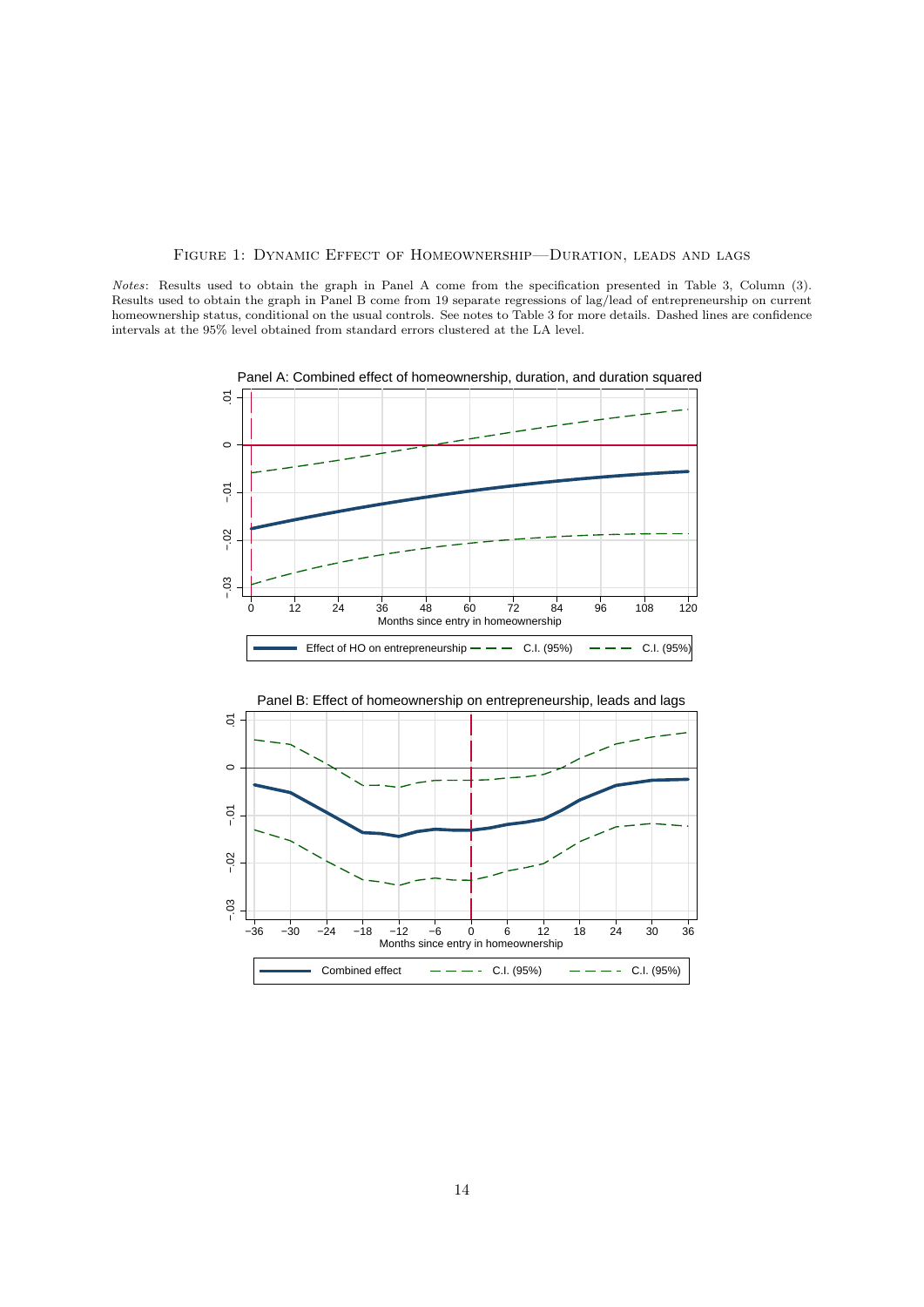#### Table 4: Entrepreneurs with Dependent Workers—The role of leverage

<span id="page-14-2"></span>Notes: Regressions run on the monthly dataset. All regressions include year dummies; monthly dummies; SIC92 1-digit sector dummies; and individual controls. See notes to Table [2](#page-8-0) for more details. Standard errors clustered at the LPA level. ∗∗p <0.01, <sup>∗</sup>p <0.05. Loan-to-value (LTV) of outstanding mortgage calculated using outstanding amount of mortgage and individuals assessment of property value. LTV capped at 1.25; values above 1.25 recoded as missing. Descriptive statistics for LTV as follows. Mean=0.485; std.dev.=0.259. Instrumental variable regressions instrument individuals LTV with local LTV obtained using data from the Survey of Mortgage Lenders at the LPA level. The instrument is time-varying and set to zero for years in which individuals are renters. Descriptive statistics of local LTV as follows. Mean=0.751; std.dev.=0.059.

|                                 | $\left(1\right)$ | (2)          | (3)      | (4)         | (5)          |
|---------------------------------|------------------|--------------|----------|-------------|--------------|
|                                 | FE               | FE           | FE       | FE          | $FE + IV$    |
|                                 |                  |              |          |             |              |
| Homeowner                       | $-0.000$         |              |          |             |              |
|                                 | (0.007)          |              |          |             |              |
| Homeowner, mortgage             |                  | $-0.014$     | $-0.002$ |             |              |
|                                 |                  | $(0.005)$ ** | (0.007)  |             |              |
| Homeowner, outright             |                  | $-0.002$     | 0.002    | 0.004       | 0.006        |
|                                 |                  | (0.009)      | (0.009)  | (0.007)     | (0.007)      |
| Loan-to-value (LTV) of mortgage | $-0.015$         |              | $-0.013$ | $-0.014$    | $-0.0172$    |
|                                 | $(0.008)^*$      |              | (0.008)  | $(0.006)^*$ | $(0.0091)^*$ |
|                                 |                  |              |          |             |              |
| First-stage:                    |                  |              |          |             | 0.829        |
| Coeff. $(s.e.)$ on instrument   |                  |              |          |             | (0.013)      |
| T-Stat on instrument            |                  |              |          |             | 63.93        |

effects are already evident and significant 12 to 18 months before entry into homeownership. This time difference can be interpreted as the lag between the decision to buy a house and its actual purchase, and suggests that the purchase decision affects individuals' behavior in relation to entrepreneurship even if the house has not been actually bought. This pattern is consistent with the view that homeownership crowds out entrepreneurship because of portfolio risk considerations.

# <span id="page-14-0"></span>4 Exploring the Mechanism: Leverage and Portfolio Considerations

### <span id="page-14-3"></span>4.1 The Role of Housing Leverage in Crowding Out Entrepreneurship

In this section we investigate a number of mechanisms that could give rise to a negative link between homeownership and entrepreneurship. To begin with, we explore the role of mortgage finance and leverage by constructing a time-varying measure of the loan-to-value (LTV) ratio. Specifically, we use the initial amount of money borrowed and time-varying data on the outstanding amount of mortgage debt owed by the individuals, coupled with self-assessed house values, to construct a measure of the LTV ratio on the outstanding mortgage loan. This is likely to be a noisy proxy for the actual LTV because the house value is self-assessed. To address this issue, we use an instrumental variable (IV) approach that exploits time-varying information on local loan-to-value ratios at the place of residence.<sup>[11](#page-14-1)</sup>

Our results are reported in Table 4. In Column (1) we include our proxy for the LTV alongside an indicator for whether an individual owns the property. Our results show that conditional on the LTV ratio, homeownership is no longer negatively and significantly associated with entrepreneurship—

<span id="page-14-1"></span><sup>&</sup>lt;sup>11</sup>We experimented with a set of alternative proxies that gave similar results. For example, we used information on the residual life of the mortgage (i.e. the number of years left to repay the mortgage) coupled with information on the initial LTV ratio (based on the purchase price) to construct a proxy for the outstanding amount of debt at any particular point in time. Alternatively, we used the initial house price paid by individuals in combination with changes in local house prices to compute a time-varying measure for the value of the home, and thereby an LTV ratio.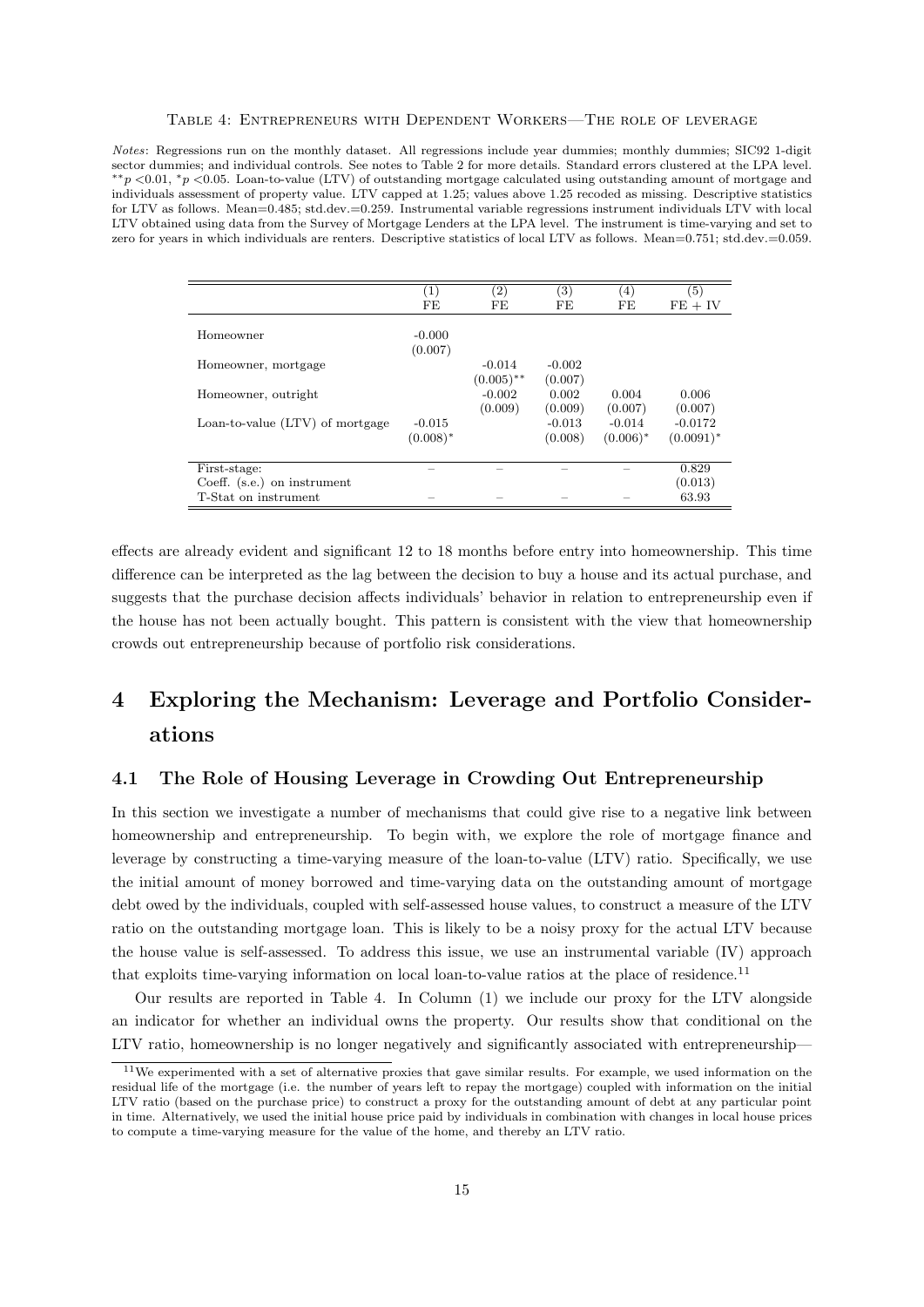its effect is estimated to be precisely zero. As for the LTV ratio, it enters our specification with a negative and sizable effect, significant at the 5% level. The point estimate implies that a one standard deviation increase in the LTV is associated with a reduction in the probability of being an entrepreneur with dependent workers by about 9%.

A complementary way to evaluate the importance of leverage is to measure whether homeownership with and without a mortgage has a differential effect. In Column (2), we tabulate estimates of the link between homeownership and entrepreneurship separately for homeowners with and without a mortgage. The dummy variable that represents homeownership with a mortgage can be thought of as a coarse measure of leverage. We find little evidence that homeowners without a loan are less likely to become entrepreneurs than renters. The coefficient is negative, albeit completely statistically insignificant. In contrast, individuals purchasing a house with a mortgage are significantly less likely to become entrepreneurs. The difference between the effects of homeownership with/without a mortgage on entrepreneurship is significant with a p-value of 0.081. The implied economic magnitude is also nonnegligible: becoming a homeowner with a mortgage reduces the probability of becoming an entrepreneur by approximately 30%.

In Column (3) we continue our investigation by running a similar regression but including both the LTV on the outstanding mortgage and both types of homeownership, i.e. with and without mortgage. The effect of the LTV is still negative, but less precisely estimated (p-value: 0.13) than in Column (1). Similarly, the effect of outright homeownership and homeownership with a mortgage are both insignificant, and the negative link between leveraged homeownership and entrepreneurship is much attenuated. This overall lack of significance is perhaps not surprising as these variables are conceptually strongly related: owning a property with a mortgage implies having a positive LTV on the outstanding mortgage, whereas owning a property outright means having fully repaid the loan (so the LTV is zero). Therefore, in Column (4) we present a specification where we only include the proxy for the LTV on the outstanding mortgage alongside an indicator for outright homeownership, but we drop the variable indicating whether an individual owns the property with a mortgage. Once we do this, we find that the LTV on the mortgage has a negative and significant effect on the probability of becoming an entrepreneur. This effect is once again non-negligible in terms of its economic impact: a one standard deviation increase in the LTV corresponds to an 8.5% reduction in the probability of becoming an entrepreneur. Alternatively, going from the 25th percentile of the LTV distribution (0.283) to the 75th percentile (0.684) reduces the chances of an entrepreneurial spell by 12%.

One concern with the LTV-proxy is that it may measure the actual LTV on the outstanding mortgage with noise. If this was the case our estimates would be downward biased. Furthermore, the LTV at which an individual borrows as well as the LTV on the outstanding mortgage may be endogenous and driven by time-varying individual unobservables. This is because, in the UK context, individuals not only have some choice about the initial LTV ratio, but also some discretion about the LTV on the outstanding amount of mortgage at later stages because of refinancing decisions and flexible contractual arrangements [\(Muelbauer, 2002\)](#page-24-17). Our fixed-effect strategy controls for an individual's time-fixed unobserved attitudes such as risk-tolerance or financial sophistication. However, one might worry that our estimated effects are upward biased by unobservable changes in an individuals preferences or financial circumstances.

To address these concerns, we devise an instrumental variable strategy that exploits information on the LTV of newly originated mortgages in the LA of an individuals residence obtained from the Survey of Mortgage Lenders  $(SML).<sup>12</sup>$  $(SML).<sup>12</sup>$  $(SML).<sup>12</sup>$  Specifically, we construct an instrument which is set to zero before an

<span id="page-15-0"></span><sup>&</sup>lt;sup>12</sup>The SML has a broad coverage of UK mortgage lenders in addition to building societies, and collects a wide range of mortgage-related information such as the amount of gross interest rates charged, whether the rate is fixed or variable,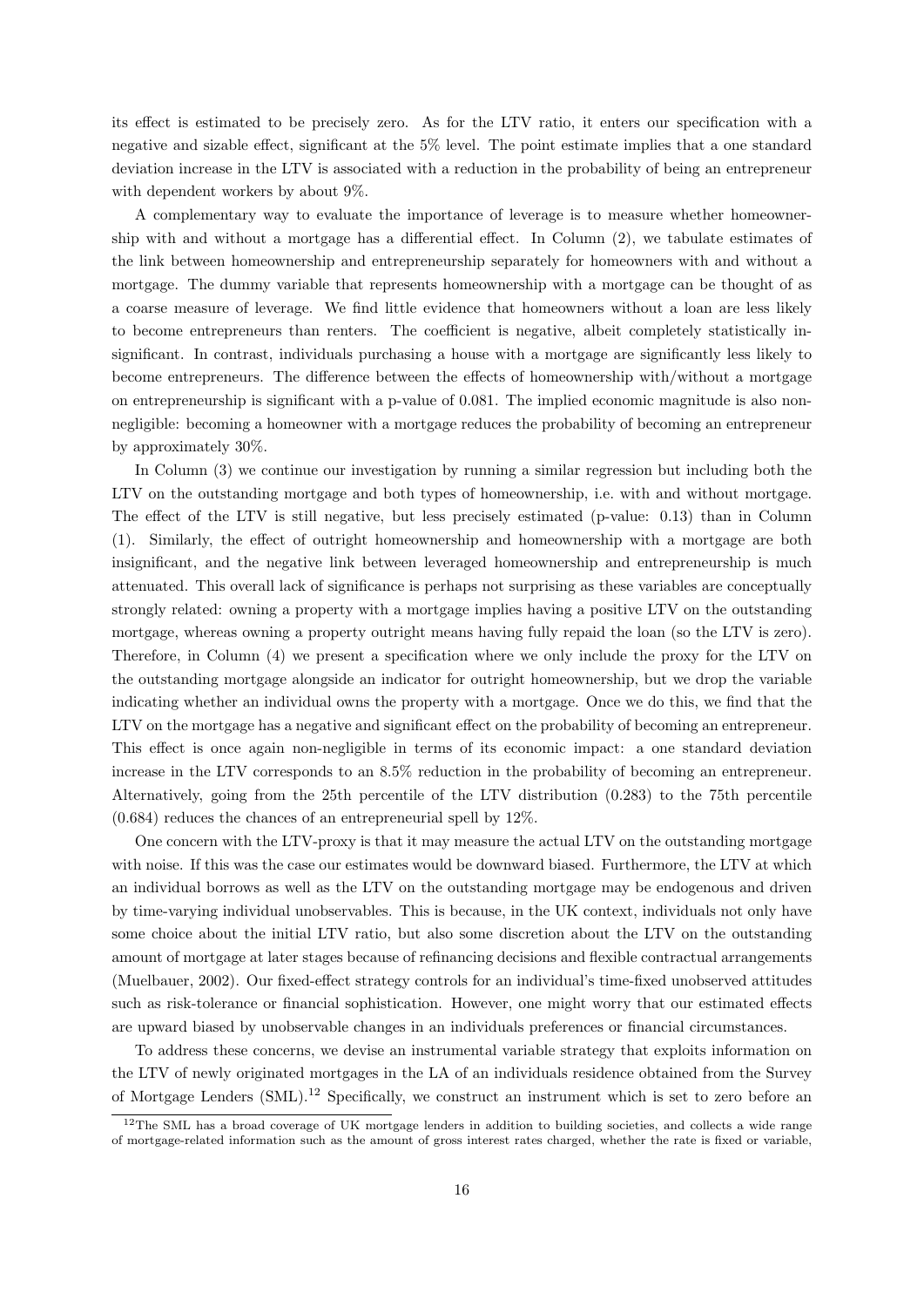individual becomes a homeowner and equal to the time-varying local LTV in the LA of an individuals residence thereafter. The aim of this variable is to predict the initial LTV at which an individual borrows and the subsequent LTV on the outstanding mortgage using prevailing local housing market conditions, thus helping us to by-pass concerns about the endogeneity of the LTV ratio driven by individuals' time-varying unobservables.

Our fixed-effect instrumental-variable (FE+IV) results are reported in Column (5), with first-stage statistics tabulated at the bottom of the table. The first stage statistics indicate that there is a strong and positive link between an individuals LTV and local prevailing housing market conditions. The second stage results are in line with the fixed-effect results presented in Columns (4) and show that the LTV ratio of the outstanding mortgage has a negative and significant effect on entrepreneurship, but outright homeownership does not have any impact. The estimated impact of the LTV is slightly larger than the corresponding results in Column (4), where we did not use an IV approach, although the difference is not statistically significant. This suggests that measurement error—biasing our results towards zero—might be a more serious concern than endogeneity.

To further assess the validity of our results, we perform a number of additional robustness checks. To begin with, we run specifications controlling for the monthly duration in homeownership to avoid attributing some of the effects of variation in time to changes in the LTV. Although the correlation between tenure duration and LTV is negatively signed as expected, this is not particularly strong at -0.483. In any case, the inclusion of this additional control does not affect our results. Further, we check whether our results might be explained by changes in housing values that reduce the size of the LTV and thereby positively affect entrepreneurship. To test for this possibility, we include in our specification information on house prices at the LA level. This inclusion does not affect our results. Finally, we run specifications that focus on individuals who do not change the LA of residence during the period of analysis. Results using this subset of workers are similar to those tabulated in Table [4,](#page-14-2) although the effects are less precisely estimated. This is explained by the fact that more than 30% of the individuals are dropped from the analysis when imposing this restriction.

Overall our results show that leveraged homeownership is negatively associated to entrepreneurship and this effect is both statistically significant and economically meaningful. This finding can be rationalized by overinvestment in housing: purchasing a house tends to concentrate wealth into one single asset, which implies that individuals cannot adequately diversify their investment risk. As a consequence, individuals choose not to start-up their own business venture since this would imply taking on significant additional risk.<sup>[13](#page-16-0)</sup> In the next subsection, we go on to provide more direct evidence supporting this proposition.

# 4.2 Direct Evidence on Portfolio Distortions: Profit Variability and Sunk Costs

If our intuition is correct, the negative effect of homeownership on entrepreneurship should be more pronounced for sectors where entrepreneurial activities are more risky. In order to test this proposition, we collect information contained in the Structural Business Statistics prepared by Eurostat.<sup>[14](#page-16-1)</sup> In particular, we assemble data on industry-level profits and investment (capital spending) per employee in the UK.

various repayment methods, purchase price and mortgage amount. We exploit this data to construct a measure for the prevailing LTV in a given year for each LA.

<span id="page-16-0"></span><sup>&</sup>lt;sup>13</sup>Our results are consistent with Davidoff (2006) who shows that individuals whose labour income co-varies strongly with housing values purchase relatively inexpensive homes or rent.

<span id="page-16-1"></span><sup>14</sup>This can be accessed at http://epp.eurostat.ec.europa.eu/portal/page/portal/european business/ data/database, where more information on the data construction and availability is also provided.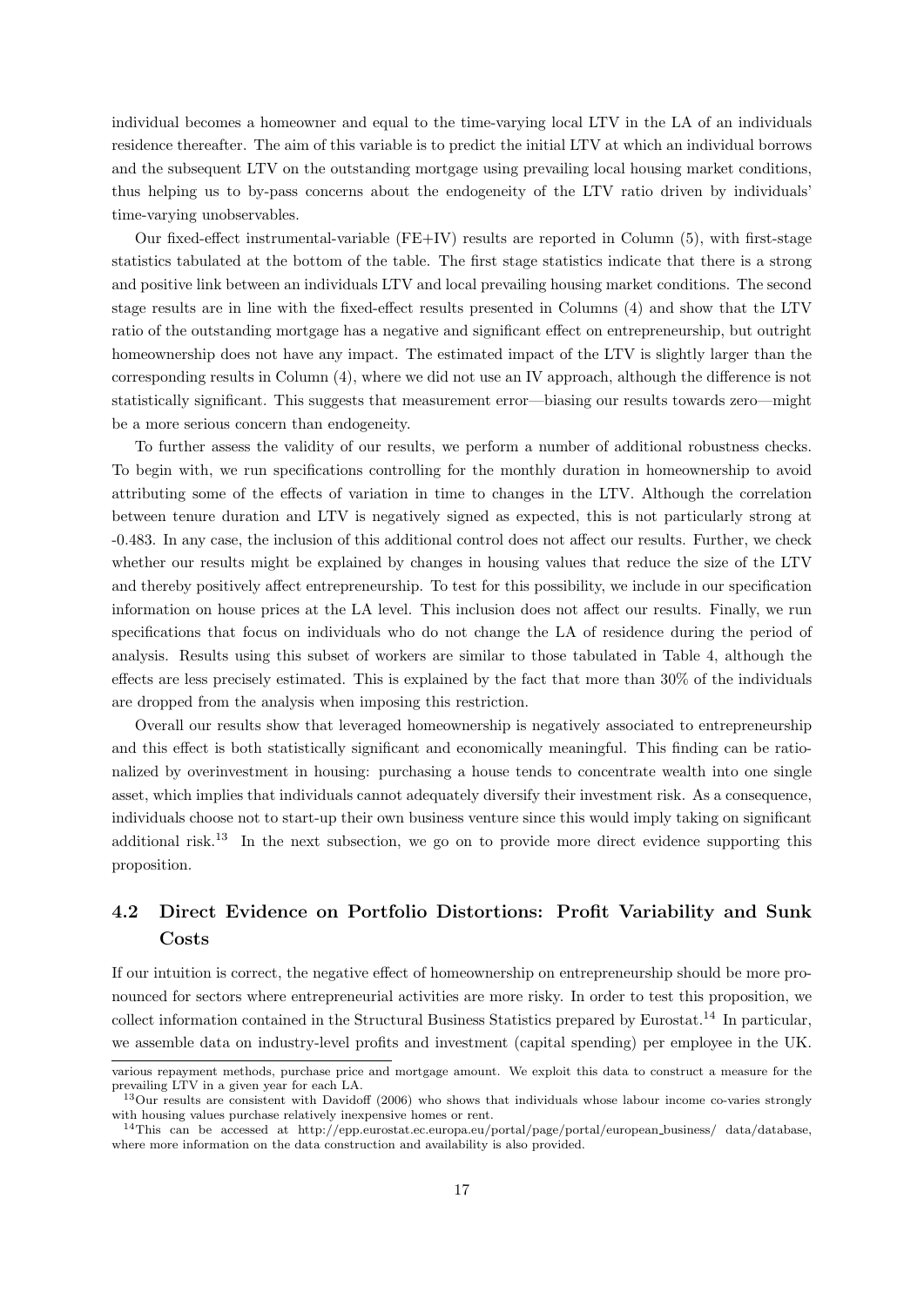#### Table 5: Entrepreneurs with Dependent Workers—Risk and cost Sunkness

<span id="page-17-3"></span>Notes: Regressions run on the monthly dataset. All regressions include year dummies; monthly dummies; SIC92 1-digit sector dummies; and individual controls. See notes to Table 2 for more details. Standard errors clustered at the LPA level.  $*p$  <0.01,  $*p$  <0.05. Columns (1) and (2) split sample above/below median of the coefficient of variation of profits in the sector of employment. Columns (3) and (4) split sample above/below median of the capital spending per occupied worker in the sector of employment. Columns (5) and (6) split sample above/below median of the risk in the sector of employment. This is measured as the product of the sectoral coefficient of variation (profit variability) times the sectoral capital intensity as a measure of the sunk component of the company investments. Data obtained from Eurostat for the years 1997 to 2007 and averaged across available years. Data merged using NACE sector at the 2-digit level. Median values of coefficient of variation, capital intensity and risk as follows: 0.1348; 5.811 and 1.3134.

|                     |                    | $^{^{\prime }2)}$ | $\left( 3\right)$ | 4)           | (5)          | (6)      |
|---------------------|--------------------|-------------------|-------------------|--------------|--------------|----------|
|                     | Profit Variability |                   | Cost Sunkness     |              | Overall Risk |          |
|                     | Above              | <b>Below</b>      | Above             | <b>Below</b> | Above        | Below    |
|                     | Median             | Median            | Median            | Median       | Median       | Median   |
|                     |                    |                   |                   |              |              |          |
| Homeowner, mortgage | $-0.024$           | $-0.004$          | $-0.013$          | $-0.013$     | $-0.015$     | $-0.002$ |
|                     | $(0.011)^*$        | (0.08)            | $(0.006)^*$       | (0.012)      | $(0.006)^*$  | (0.009)  |
| Homeowner, outright | 0.003              | $-0.009$          | 0.001             | $-0.007$     | 0.006        | $-0.003$ |
|                     | (0.020)            | (0.013)           | (0.012)           | (0.022)      | (0.015)      | (0.017)  |

Both variables are available at the NACE 2-digit sector level on an annual basis for the 1997 to 2007 period. This sectoral level aggregation can be mapped to the standard industry classification provided in the BHPS (SIC92), providing a sufficient level of detail by dividing the economy in 45 sectors.

Using this data, we calculate three measures that capture sector-specific riskiness. First, we compute the coefficient of variation of industry-level profits for the available period.[15](#page-17-0) Our second proxy capturing sector-specific risk is the average investment (capital spending) per employee for the available period. This variable measures the sunk component (irreversible) of a companys investments, representing a risk that entrepreneurs must bear when starting up a business. Finally, we combine the two measures into a comprehensive risk variable by multiplying profit volatility by average investment per employee.[16](#page-17-1) This variable is at its highest when profits are highly volatile and sunk costs are significant.

Using these three measures, we divide our sample into two groups: individuals who work in risky sectors and those who do not. Subsequently, we run separate regressions on the two sub-samples to investigate whether the negative effect of homeownership is more pronounced and significant in industries characterized by more risk.[17](#page-17-2) To emphasize the role of leverage, we still distinguish between homeowners with a mortgage and outright homeowners.

Our results are displayed in Table [5.](#page-17-3) In Columns (1) and (2) we split our sample according to profit variability and using the median of the distribution of the coefficient of variation in the individual sample (at 0.1348). Columns (1) and (2) confirm that outright homeownership is not significantly related to entrepreneurship. In contrast, a comparison of the two columns for homeowners with mortgages indicates that leveraged homeownership significantly reduces transition into entrepreneurship, but only for individuals in risky sectors.

In Columns (3) and (4) we split the sample using the median of the distribution of capital intensity (at 5.811; measured in thousands of Euros per employee). Again, we find that the negative effect of

<span id="page-17-0"></span><sup>&</sup>lt;sup>15</sup>This is simply obtained by dividing the standard deviation of profits within-sector over-time by average profits withinsector over-time.

<span id="page-17-1"></span><sup>16</sup>A similar proxy is devised by [\(Picchizzolu, 2010\)](#page-24-18), who uses Eurostat data to investigate entrepreneurial risk and industrial concentration in the UK.

<span id="page-17-2"></span> $17$ An alternative way of performing the same test is to split our dependent variable into entrepreneurs in risky sectors and entrepreneurs in non-risky sectors. When we do this and run two regressions with the two different dependent variables (as opposed to two different samples), we still find that leveraged homeownership crowds out entry into risky entrepreneurship, but has a negligible effect on entry into non-risky entrepreneurship. Results are not shown in the interest of brevity, but are available from the authors upon request.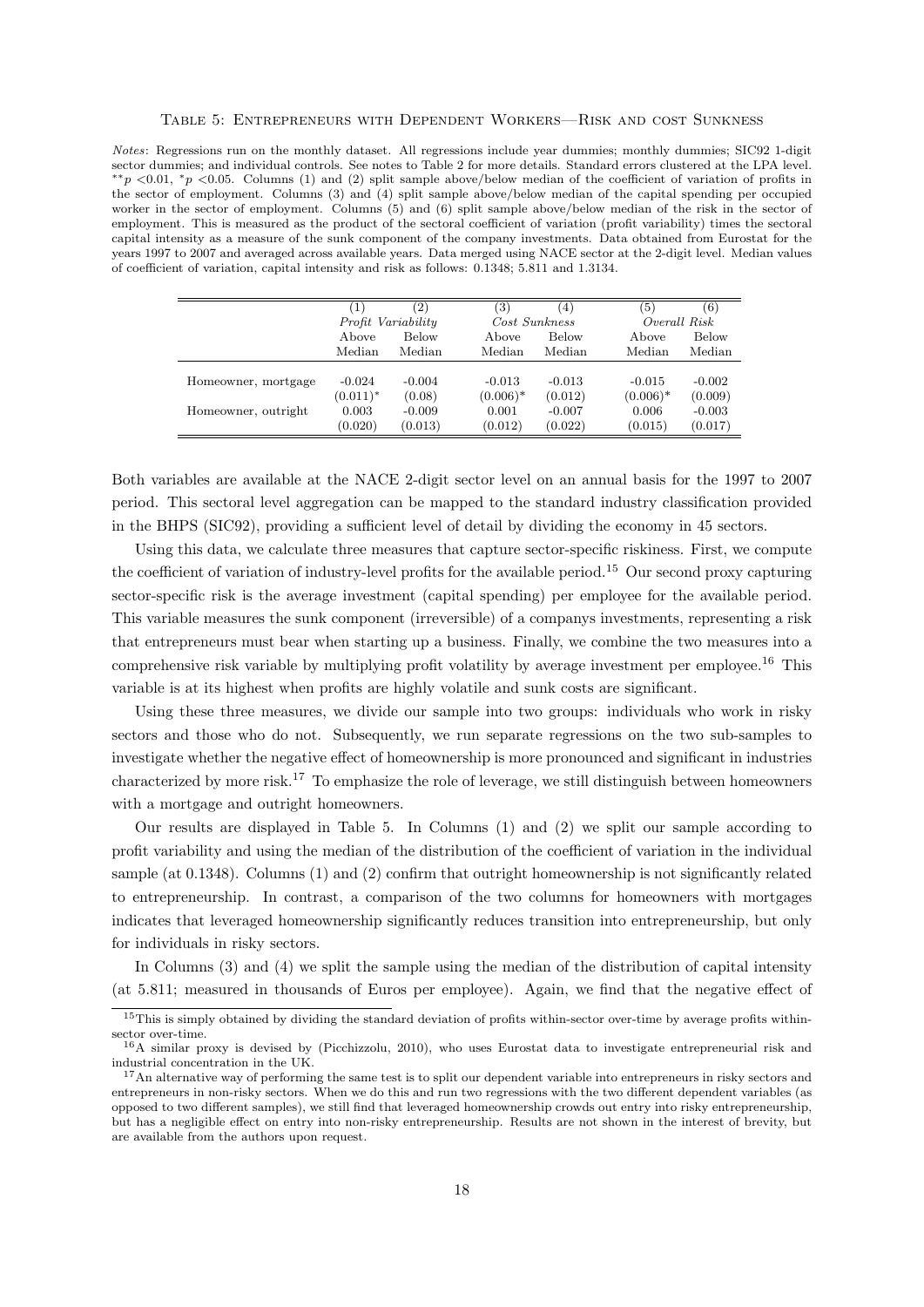leveraged homeownership is more significant for individuals working in risky sectors as proxied by the 'sunkness' of their investments.

In Columns (5) and (6) we split the sample using the median of our favorite proxy for risk obtained by interacting profit variability and sunkness of investments. Once again, our results indicate that outright homeownership is not significantly associated with entrepreneurship. In contrast, leveraged homeownership is negatively and significantly associated with the decision to become an entrepreneur for individuals working in risky sectors, whereas this is not the case for workers in other industries. This effect is not only significant, but also economically sizable: becoming a homeowner with a mortgage reduces the chances of becoming an entrepreneur with dependent workers in a risky sector by approximately 35%.

Finally, it is worth noting that the negative relationship between homeownership and entrepreneurship should not be dissimilar from the relationship between homeownership and any other risky investment. In other words, there should be a negative correlation between purchasing a house and investing in stocks or risky bonds. As discussed in the introductory section, a significant literature has examined the portfolio effects of homeownership and has come to exactly this conclusion. Recently, [Chetty and](#page-22-7) [Szeidl](#page-22-7) [\(2010\)](#page-22-7) have investigated whether this negative relationship can be interpreted as causal. To obtain clear identification, they instrument home equity and mortgage exposure using both current and initial average house prices in an individuals state of residence. They further compare investment in stocks before and after housing purchases, exploiting panel data techniques. Their results show that homeownership reduces stock investment, and that a \$10,000 dollar increase in mortgage debt (approximately a one standard deviation change) reduces the share of investments in stocks in the liquid wealth by approximately 6% (holding total wealth constant).

Unfortunately, it is very difficult to replicate [Chetty and Szeidl](#page-22-7) [\(2010\)](#page-22-7)'s results using the BHPS. This is because information on savings and asset allocation was only collected in three waves of the Survey (1995, 2000 and 2005). Moreover, only a small fraction of the sampled individuals were present in all three waves (up to ten years apart), and/or reported a positive amount of savings and invested assets. Nevertheless, we attempted to replicate their analysis by regressing the share of individual savings that are allocated to risky assets (stock shares, premium bonds and shares of investment trusts) on homeownership, while controlling for the usual set of individual, household, and location characteristics. Simple cross-sectional results reveal a negative and significant correlation between homeownership and risky asset investments. Similarly, when moving to a fixed-effect approach, we find a negative association between homeownership and risky investments, which is more pronounced for homeowners with mortgages. However, none of the fixed-effect estimates is significant at conventional levels. We attribute this to the lack of repeated observations (only approximately 700 out 2600 individuals appear in more than one of the three waves). Finally, we replace leveraged homeownership with the proxy for the LTV on the outstanding mortgage described above and instrument the latter using local LTV values, as discussed in Section [4.1.](#page-14-3) We find that a one standard deviation increase in the LTV on the mortgage reduces the share of the portfolio held in risky assets by 6-7%. This effect is not statistically significant at conventional levels (coefficient: -0.126; s.e.: 0.128). However, the sign and size of the coefficient are consistent with [Chetty and Szeidl](#page-22-7)  $(2010)$ 's findings.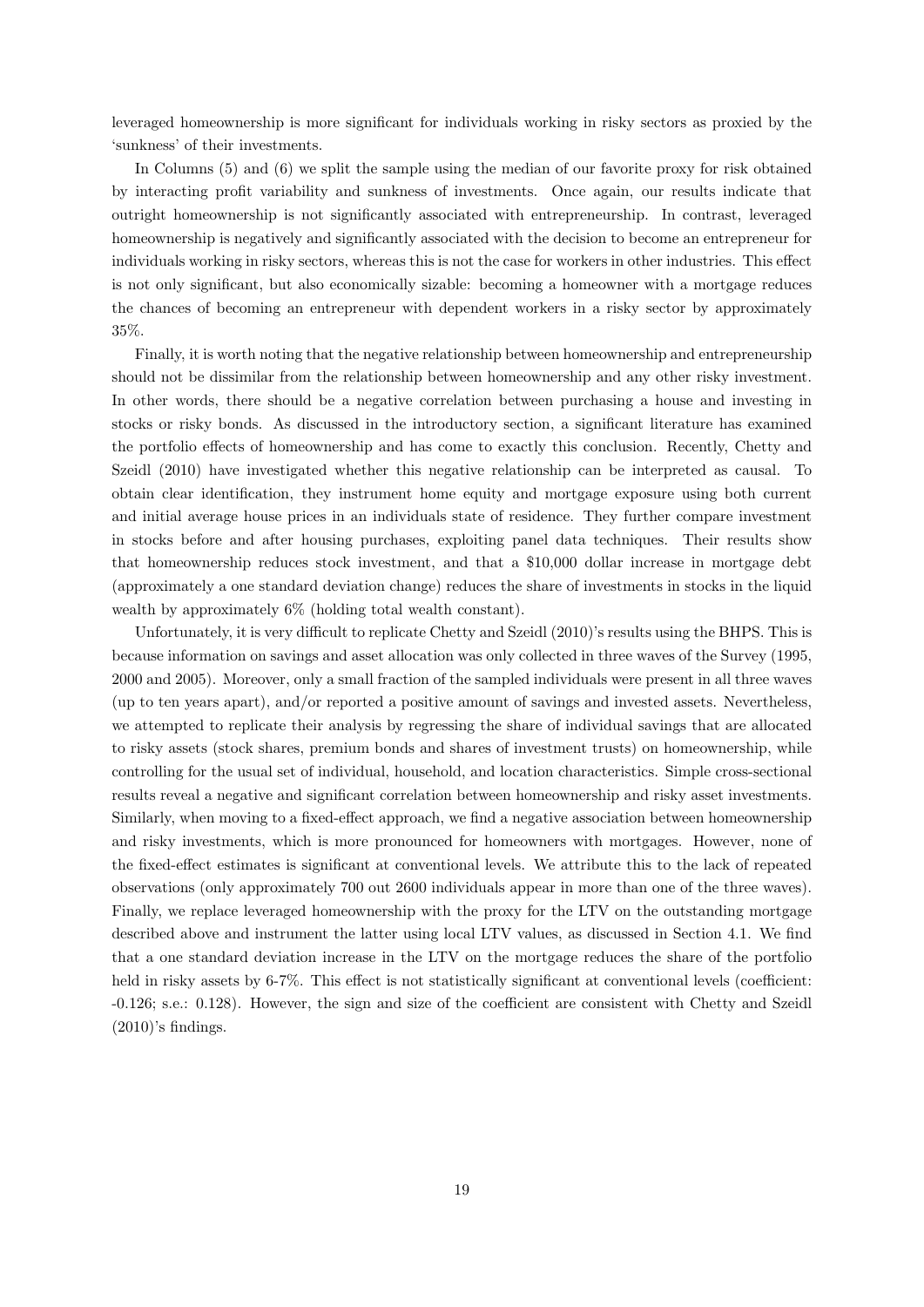#### <span id="page-19-0"></span>Table 6: Entrepreneurs with Dependent Workers—House price dynamics and credit **CONSTRAINTS**

Notes: Regressions run on the monthly dataset. All regressions include year dummies; monthly dummies; SIC92 1-digit sector dummies; and individual controls. See notes to Table [2](#page-8-0) for more details. Standard errors clustered at the LPA level. ∗∗p <0.01, <sup>∗</sup>p <0.05. Column (1) includes (log of) local house prices (HP) alongside LPA dummies. Cumulative HP gain refers to the cumulative house price change from time of purchase up to that period for homeowners. Housing price series at the LPA level used in Columns (1) to (3) obtained from the Land Registry data. Housing price series at the regional level used in Column (4) obtained from the Nationwide data. Descriptive statistics of cumulative gain for homeowners as follows. LPA level: mean=0.479; s.d.=0.783. Regional level: mean=0.432; s.d.=0.695. Residual cash flow calculated as (individual annual income) – (12  $\times$  mortgage payment in previous month). Descriptive statistics for residual cash flow: mean =  $29694.5$ ; std. dev. =  $20878.9$ .

|                     | $\left(1\right)$ | $\left( 2\right)$ | $\left( 3\right)$ | (4)          | (5)          |
|---------------------|------------------|-------------------|-------------------|--------------|--------------|
|                     | FE               | FE                | FE                | FE           | FE           |
|                     |                  |                   |                   |              |              |
| Homeowner           | $-0.012$         | $-0.012$          |                   |              |              |
|                     | $(0.006)^*$      | $(0.006)^*$       |                   |              |              |
| Homeowner, mortgage |                  |                   | $-0.014$          | $-0.015$     | $-0.018$     |
|                     |                  |                   | $(0.006)$ **      | $(0.005)$ ** | $(0.006)$ ** |
| Homeowner, outright |                  |                   | 0.007             | 0.006        | $-0.003$     |
|                     |                  |                   | (0.011)           | (0.010)      | (0.009)      |
| Local $HP$ (logs)   | $-0.002$         |                   |                   |              |              |
|                     | (0.012)          |                   |                   |              |              |
| Cumulative HP gains |                  | $-0.002$          |                   |              |              |
|                     |                  | (0.004)           |                   |              |              |
| Cumulative HP gains |                  |                   | $-0.002$          | 0.003        |              |
| Home, mortgage      |                  |                   | (0.004)           | (0.005)      |              |
|                     |                  |                   |                   |              |              |
| Cumulative HP gains |                  |                   | $-0.008$          | $-0.010$     |              |
| Home, outright      |                  |                   | (0.007)           | (0.008)      |              |
| Residual Cash flow  |                  |                   |                   |              | 0.009        |
| (100)               |                  |                   |                   |              | (0.010)      |
|                     |                  |                   |                   |              |              |
| House price measure | Local            | Local             | Local             | Regional     |              |

# 4.3 Credit Constraints as an Alternative Explanation? Some Dispelling Evidence

The results in Table [5](#page-17-3) support our intuition that portfolio risk considerations push homeowners to avoid entrepreneurship, in particular in the initial years of their tenure when their investment is most leveraged. However, these results could also be consistent with an explanation based on credit constraints: leveraged homeowners might find it hard to obtain additional finance to start-up their business because they are already burdened with a substantial loan on their house and this effect might be more pronounced for would-be entrepreneurs in risky, capital intensive sectors. In the remainder of this section, we present a host of results that suggest that credit constraints cannot rationalize our findings. These estimates are reported in Table [6.](#page-19-0)

If an explanation based on credit constraints and housing is to hold true, we should observe that initially-constrained homeowners subsequently become able to use the potential capital gains accumulated on their homes as collateral to finance their entrepreneurial activities (as suggested by [Black et al., 1996](#page-22-10) and [Wang, 2012\)](#page-24-9). Stated differently, homeowners that live in areas with positive house price appreciation should see their credit constraints relaxed over time and enter entrepreneurship more easily. This could in turn explain the initial negative link between homeownership and business start-ups.

In order to investigate this hypothesis, we use annual house price data available at the LA level matched to our monthly BHPS dataset. LA-level average mix-adjusted house prices are computed combining data from the Survey of Mortgage Lenders and the Land Registry. To start with, we add local house prices (in logs) as a control in our main regression, as specified by Equation (1). As shown in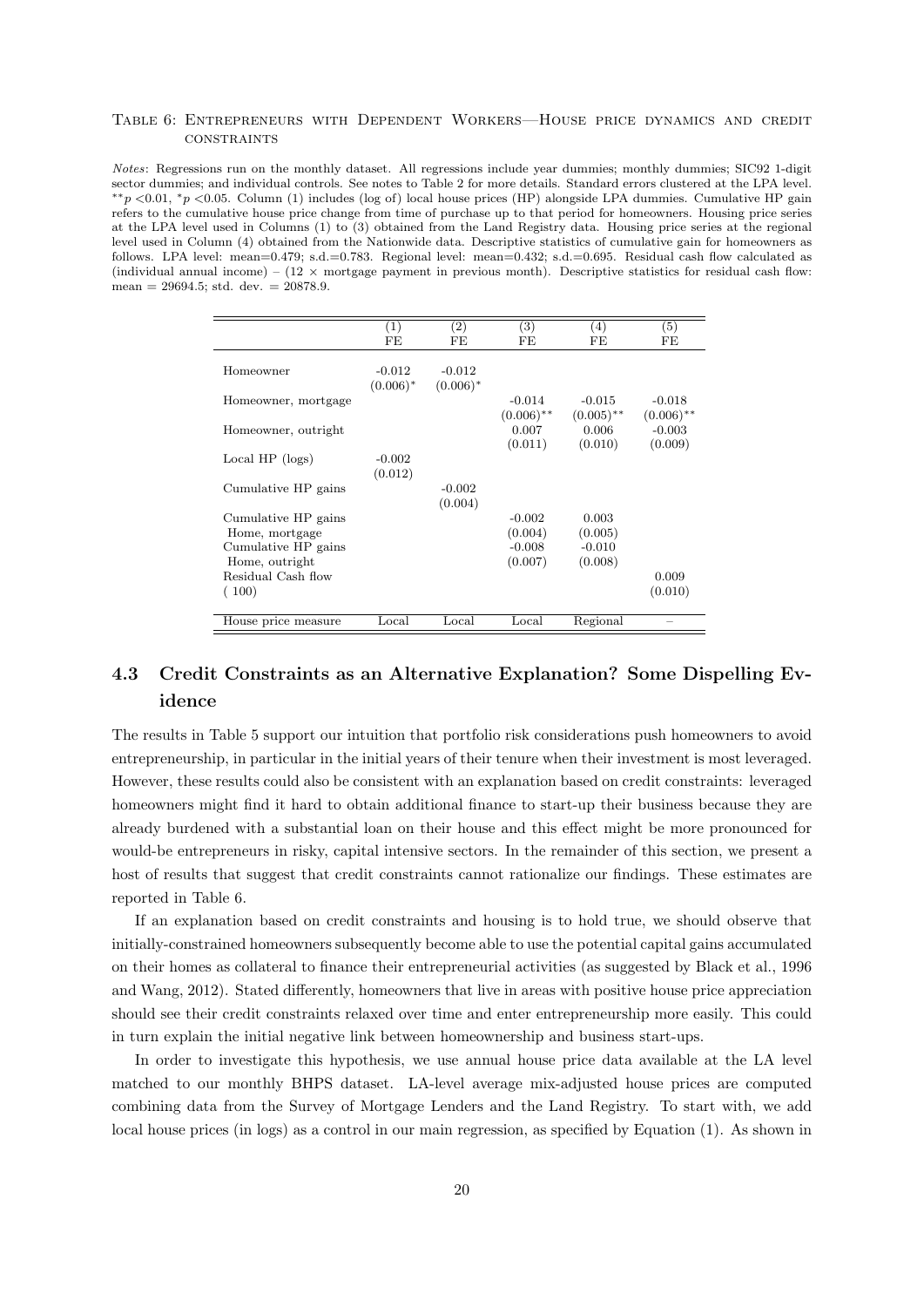Column (1) of Table [6,](#page-19-0) this has no effect on our main finding: homeowners are significantly less likely to become entrepreneurs. More importantly, the dynamics of local house prices are not significantly related to the chances of becoming an entrepreneur.

Next, we calculate the cumulative percentage change in housing prices prevailing in the LA of an individuals residence between the time when she purchased the property and the current date. This gives us a neat measure of the capital gains (or losses) accrued to an individual through homeownership, allowing us to explicitly test whether the equity position built into someones real estate investment can be used as collateral to borrow and relax credit constraints in setting up a business. As shown in Column (2) of the table, this does not seem to be the case: the effect of the cumulative house prices gains on the probability of becoming an entrepreneur is estimated to be small, insignificant and negatively signed. In contrast, the direct negative effect of homeownership on entrepreneurship is negative, significant and sizable at -0.014 (s.e. 0.006).

Even when we separately consider homeowners with and without a mortgage and interact housing capital gains with leveraged and outright homeownership (Column 3), we find no evidence in favor of the credit constraints hypothesis: irrespective of whether an individual owns his/her property outright or with a mortgage, there is no link between cumulative house price gains and entrepreneurship. In contrast, the direct negative effect of leveraged homeownership remains large and strongly significant.

In Column (4) we use more aggregated regional house price data obtained from Nationwide to calculate cumulative housing value gains for homeowners. This alternative variable should address concerns that noise in our disaggregated LA-level proxy may lead to an underestimate of the effect of equity building into individuals' homes. However, using more aggregated house price data does not affect our main finding: homeowners with mortgages are significantly less likely to become entrepreneurs, while cumulative house price gains are not significantly related to the chances of setting-up a business.

To conclude this extensive battery of tests, we construct a proxy for the residual amount of cash accruing to an individual after mortgage payments. In order to obtain this measure, we consider mortgage payments in the month preceding the interview and subtract this quantity multiplied by twelve (assuming constant payments within the year) from the overall individual annual income. As shown in Column (5), controlling for this proxy does not change our headline finding. Moreover, the coefficient on residual cash flows is positive but very small and not significant at conventional levels (coefficient: 0.009; s.e.: 0.010). We also investigate whether considering some self-reported measures of individuals perceptions about their current financial situation and financial expectations for the year ahead could confound our results and provide some evidence in favor of the credit constraints proposition. More precisely, we include in our analysis answers to the following two questions: (i) "How well would you say you are managing financially these days? Living comfortably; going alright; just getting by; finding it difficult; finding it very difficult"; and (ii) "Looking ahead, how do you think you will be financially a year from now? Better than now; worse than now; same as now". Adding these controls to our specifications does not alter our key finding. Moreover, these proxies do not enter our regressions with significant and consistently signed coefficients.

This set of tests suggests that credit constraints are not the main mechanism behind the novel finding documented in our paper. More generally, the estimates discussed in this section cast some doubt on the importance of credit constraints in business start-ups. While this result is at odds with a large literature on the effects of wealth, income windfalls and financing issues on the decision to become an entrepreneur (see introductory section) it is consistent with the recent work by [Hurst and Lusardi](#page-24-1) [\(2004\)](#page-24-1). The authors use US micro-level data from the PSID to show that the relationship between wealth and entrepreneurship is only significant at the very top of the wealth distribution. More to the point, they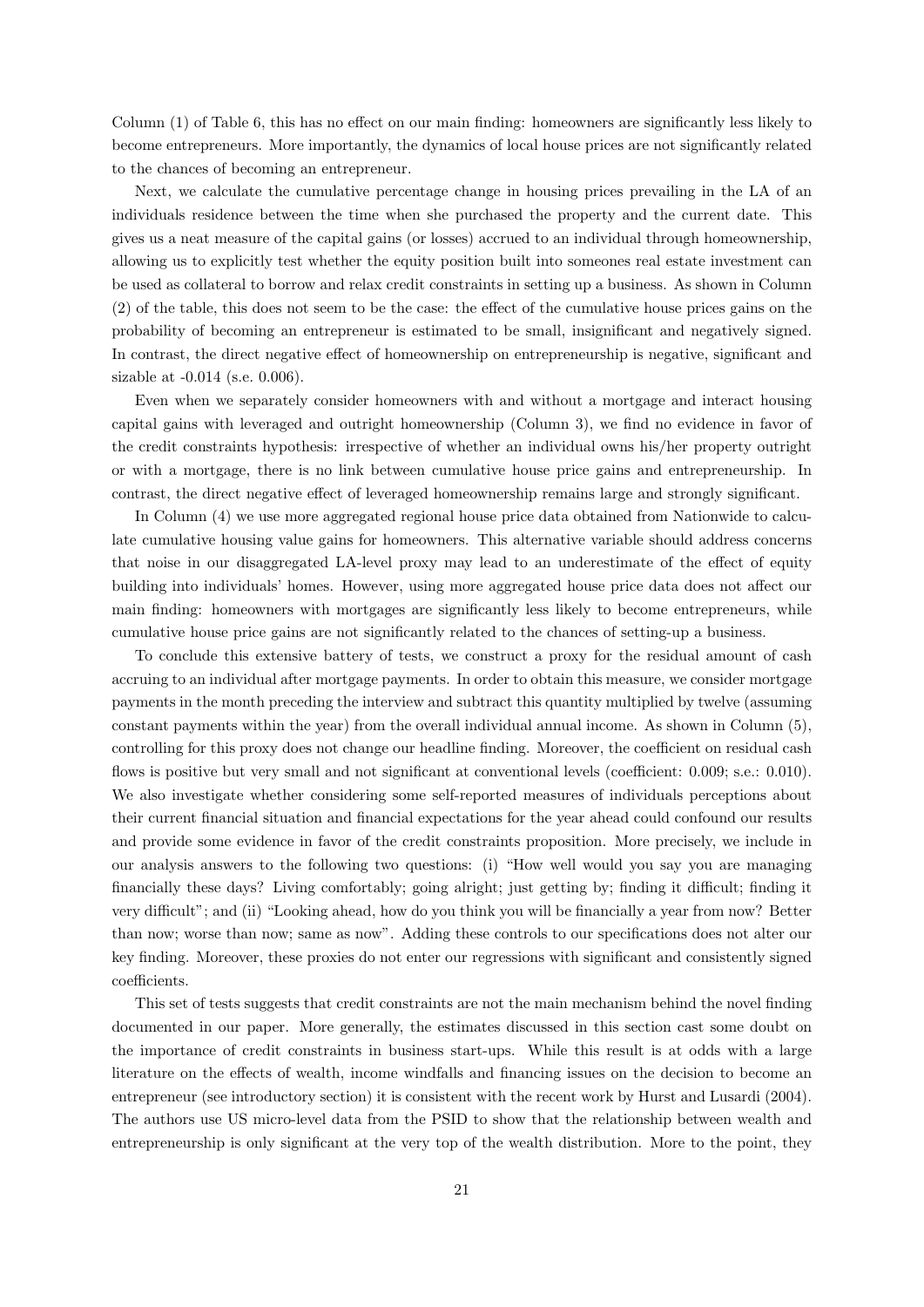show—exactly as we do—that households living in areas which experience strong house price appreciation are not significantly more likely to start an entrepreneurial venture.<sup>[18](#page-21-1)</sup>

## <span id="page-21-0"></span>5 Conclusion

In this paper, we study the previously largely unexplored link between homeownership and entrepreneurship. Our main interest in studying this relationship rests on the notion that flourishing entrepreneurial activities can be associated to the creation of new businesses and an acceleration of innovation, both of which are conducive to higher economic growth. Previous analyses of the labor market effects of homeownership have focused on employment and unemployment opportunities, thus neglecting an important channel whereby housing policies might affect the country-wide economic performance.

To carry out our analysis, we use information from the BHPS to construct a monthly dataset that tracks an individual's job history and tenure choice. We exploits this data to identify the link between homeownership and entrepreneurship while controlling for both time-fixed individual unobservables and time-varying individual observables. The use of panel techniques on monthly data to investigate the determinants of entrepreneurship is an improvement over the previous literature, and in our context this is crucial to isolate the precise timing of transitions into homeownership and entrepreneurial jobs.

Naïve cross-sectional analysis suggests a positive and significant correlation between homeownership and various measures of self-employment and entrepreneurship. However, our panel-regression analysis reveals that, once we include individual fixed effects to partial out time-fixed unobserved individual characteristics, becoming a homeowner significantly reduces the probability of becoming an entrepreneur. This effect is stronger when focusing on self-employed with dependent workers and self-employed in managerial and professional occupations. This suggests that our evidence captures a negative link between homeownership and genuine entrepreneurship rather than self-employment out of necessity.

Furthermore, we find that this effect is stronger for homeowners with a mortgage. This cannot be satisfactorily explained by the presence of credit constraints. Conversely, we provide compelling evidence that our findings can be rationalized by overinvestment in housing and portfolio distortions. In a nutshell, purchasing a house concentrates an individuals wealth into one single asset and this makes it difficult for individuals to adequately diversify investment risk. This effect is particularly significant for highly leveraged homeowners. As a result, individuals choose not to start-up their own business venture since this would imply taking on additional risk.

We think these findings are novel and policy relevant. In particular, a large number of countries have set in place policies that favor homeownership, mostly by making it easier to finance home purchases with a loan. These policies include mortgage interest rate deductibility, non-taxation of owneroccupation related capital gains and imputed rents, or the creation of secondary mortgage markets and housing-finance giants such as Fannie Mae and Freddie Mac [\(Frame and White, 2005\)](#page-23-17). The evidence provided here—namely that access to homeownership using leverage significantly depresses entrepreneurial activities—carries profound implications for the role of housing policies in shaping economic performance.

How general are our results? The UK—and England in particular, which was the focus of our analysis—is a large, open economy with developed financial and housing markets, as well as a dense

<span id="page-21-1"></span><sup>&</sup>lt;sup>18</sup> [Disney and Gathergood](#page-22-13) [\(2009\)](#page-22-13) replicate [Hurst and Lusardi](#page-24-1) [\(2004\)](#page-24-1) results using BHPS data, with an analysis similar to the one presented here. Further, [Taylor](#page-24-19) [\(1999\)](#page-24-19) finds that housing equity does not affect the duration of self-employed ventures. This micro-evidence is in contrast with the findings documented by studies that use more aggregate data. For example, [Black et al.](#page-22-10) [\(1996\)](#page-22-10) exploit information on new company registrations to document a positive link between house prices and entry into entrepreneurship at the national and regional level. Similarly, [Blanchflower and Shadforth](#page-22-14) [\(2007\)](#page-22-14) show that regional self-employment rates are positively correlated with local house prices. These discrepancies could be explained by unobservables which are better controlled for using micro-econometric techniques.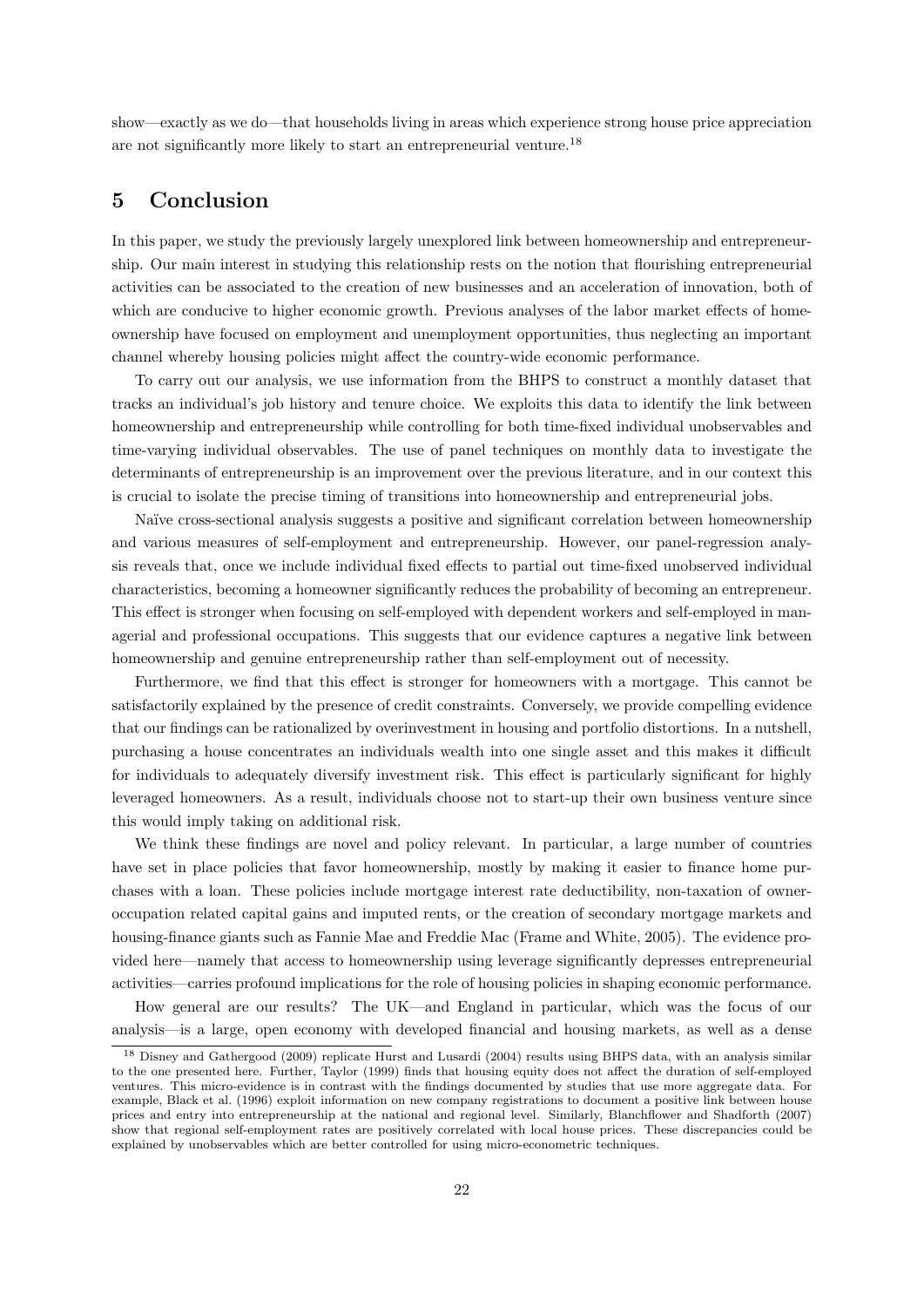entrepreneurial environment. The average homeownership rate in the UK prior to the recent financial crisis (2007-2009) was similar to the one prevailing in the US at around 68% and higher than in other European countries. Similarly to the US, the UK also counts a number of internationally well-known entrepreneurs who established themselves in technology, media and retail (e.g. Lord Alan Sugar and Sir Richard Branson), as well as thriving entrepreneurial clusters (e.g. the Silicon Roundabout in London and the Cambridge High Tech Cluster). We believe these features make the UK an interesting laboratory to investigate the relationship between homeownership and entrepreneurship.

## References

- <span id="page-22-0"></span>Alba-Ramirez, A. (1994). Self-employment in the midst of unemployment: The case of Spain and the United States. Applied Economics, 26:189–204.
- <span id="page-22-5"></span>Battu, Harminder, A. M. and Phimister, E. (2008). Housing tenure, job mobility and unemployment in the UK. Economic Journal, 118:311–328.
- <span id="page-22-12"></span>BIS (Department for Business, Innovation and Skills) (2010). Evaluation of community development finance institutions. Technical report. London.
- <span id="page-22-10"></span>Black, J., de Meza, D., and Jefreys, D. (1996). House prices, the supply of collateral and the enterprise economy. Economic Journal, 106:60–75.
- <span id="page-22-9"></span>Blanchflower, D. and Oswald, A. (1998). What makes an entrepreneur? Journal of Labor Economics,  $16(1):26-60.$
- <span id="page-22-14"></span>Blanchflower, D. and Shadforth, C. (2007). Entrepreneurship in the UK. Foundations and Trends in Entrepreneurship, 3:1–108.
- <span id="page-22-1"></span>Brueckner, J. K. (1997). Consumption and investment motives and the portfolio choices of homeowners. Journal of Real Estate Finance and Economics, 15:159–180.
- <span id="page-22-7"></span>Chetty, R. and Szeidl, A. (2010). The effect of housing on portfolio choice. NBER Working Paper N, . 15998.
- <span id="page-22-6"></span>Cocco, J. (2005). Portfolio choice in the presence of housing. Review of Financial Studies, 18:535–567.
- <span id="page-22-11"></span>De Meza, D. and Webb, D. (1999). Wealth, enterprise and credit policy. Economic Journal, 109:153–163.
- <span id="page-22-3"></span>Dehring, Carolyn A., C. A. D. I. and Ward, M. R. (2008). A direct test of the homevoter hypothesis. Journal of Urban Economics, 64:155–170.
- <span id="page-22-4"></span>Dietz, R. D. and Haurin, D. R. (2003). The social and private micro-level consequences of homeownership. Journal of Urban Economics, 54:401–450.
- <span id="page-22-2"></span>DiPasquale, D. and Glaeser, E. (1999). Incentives and social capital: are homeowners better citizens? Journal of Urban Economics, 45:354–384.
- <span id="page-22-13"></span>Disney, R. and Gathergood, J. (2009). Housing wealth, liquidity constraints and self-employment. Labour Economics, 16:79–88.
- <span id="page-22-8"></span>Evans, D. and Jovanovic, B. (1989). An estimated model of entrepreneurial choice under liquidity constraints. Journal of Political Economy, 87:808–827.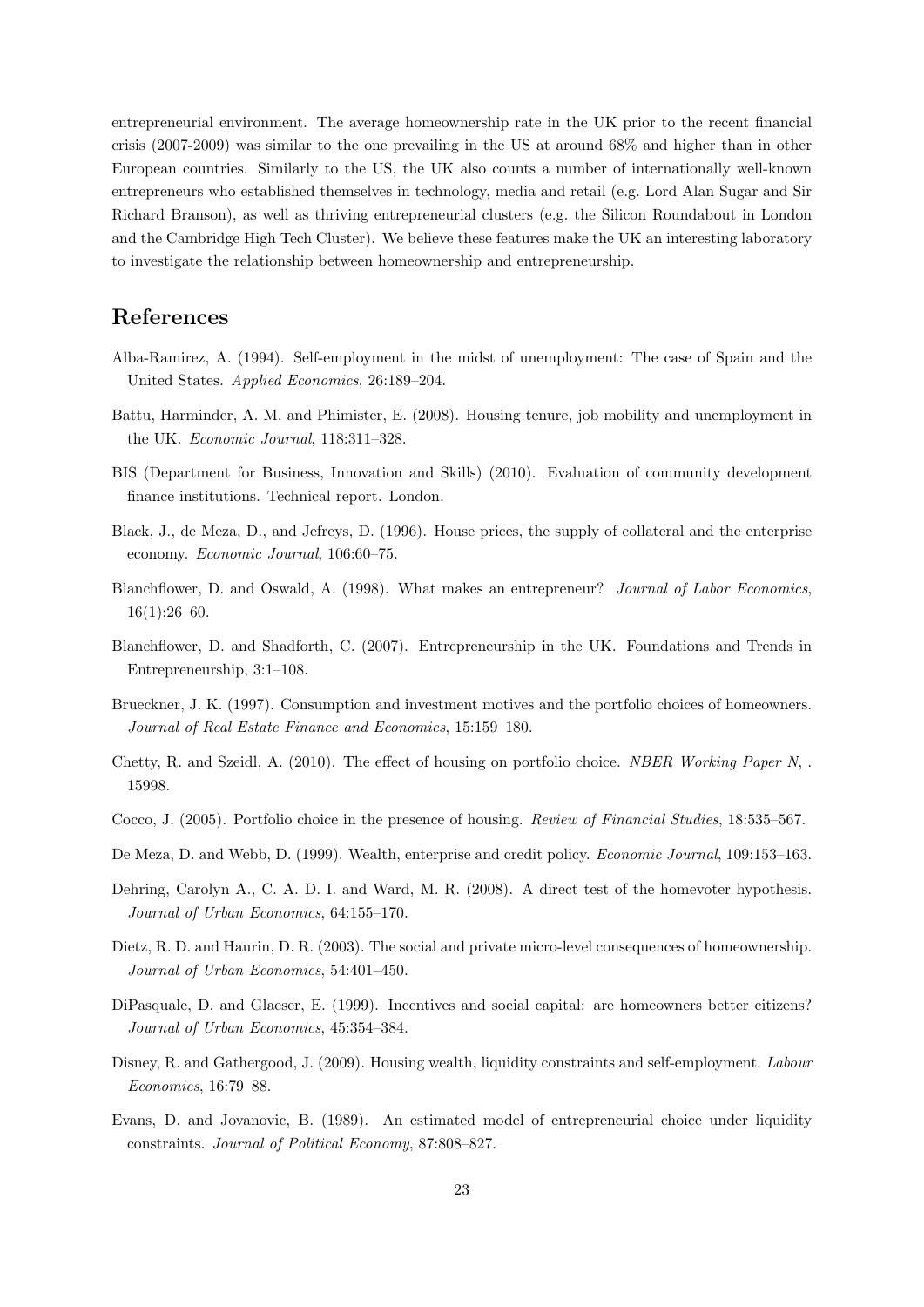- <span id="page-23-16"></span>Faggio, G. and Silva, O. (2011). Does self-employment measure entrepreneurship? Evidence from Great Britain. mimeo, LSE.
- <span id="page-23-11"></span>Fairlie, R. W. (2010). The great recession and entrepreneurship. mimeo, University of California Santa Cruz.
- <span id="page-23-10"></span>Fairlie, R. W. and Krashinsky, H. A. (2011). Liquidity constraints, household wealth, and entrepreneurship revisited. mimeo, University of California Santa Cruz.
- <span id="page-23-7"></span>Ferreira, F., Gyourko, J., and Tracy, J. (2010). Housing busts and household mobility. Journal of Urban Economics, 68 ,:34–45.
- <span id="page-23-8"></span>Ferreira, F., Gyourko, J., and Tracy, J. (2011). Housing busts and household mobility: An update. NBER Working Paper N, . 17405.
- <span id="page-23-4"></span>Fischel, W. A. (2001). Homevoters, municipal corporate governance, and the benefit view of the property tax. National Tax Journal , 54:157–173.
- <span id="page-23-0"></span>Flavin, M. and Yamashita, T. (2002). Owner-occupied housing and the composition of the household portfolio. The American Economic Review, 92(1):345–362.
- <span id="page-23-17"></span>Frame, W. S. and White, L. (2005). Fussing and fuming over Fannie and Freddie: How much smoke, how much fire? Journal of Economic Perspectives, 19:159–184.
- <span id="page-23-15"></span>Glaeser, E. (2009). Entrepreneurship and the city. in Entrepreneurship and Openness: Theory and Evidence, D. Audretsch, R. Litan and R. Strom eds. (Northampton: Edward Elgar Publishing, ).
- <span id="page-23-14"></span>Glaeser, E. and Kerr, W. (2010). Local industrial conditions and entrepreneurship: How much of the spatial distribution can we explain? Journal of Economics and Management Strategy, 18 , 623–663.
- <span id="page-23-6"></span>Haurin, D. R. and Gill, H. L. (2002). The impact of transaction costs and the expected length of stay on homeownership. Journal of Urban Economics, 51:563–584.
- <span id="page-23-9"></span>Henderson, J. V. and Ioannides, Y. (1983). A model of housing tenure choice. American Economic Review, 73:98–113.
- <span id="page-23-13"></span>Hilber, C. (2005). Neighborhood externality risk and the homeownership status of properties. *Journal* of Urban Economics, 57:213–241.
- <span id="page-23-12"></span>Hilber, C. (2007). The determinants of homeownership across europe: Panel data evidence. mimeo LSE.
- <span id="page-23-3"></span>Hilber, C. (2010). New housing supply and the dilution of social capital. Journal of Urban Economics, 67:419–437.
- <span id="page-23-5"></span>Hilber, C. and Mayer, C. (2009). Why do households without children support local public schools? Linking house price capitalization to school spending. Journal of Urban Economics, 65:74–90.
- <span id="page-23-1"></span>Hilber, C. and Turner, T. (2010). The mortgage interest deduction and its impact on homeownership decisions. SERC Discussion Paper 55.
- <span id="page-23-2"></span>Hoff, K. and Sen, A. (2005). Homeownership, community interaction, and segregation. American Economic Review, 95,:1167–1189.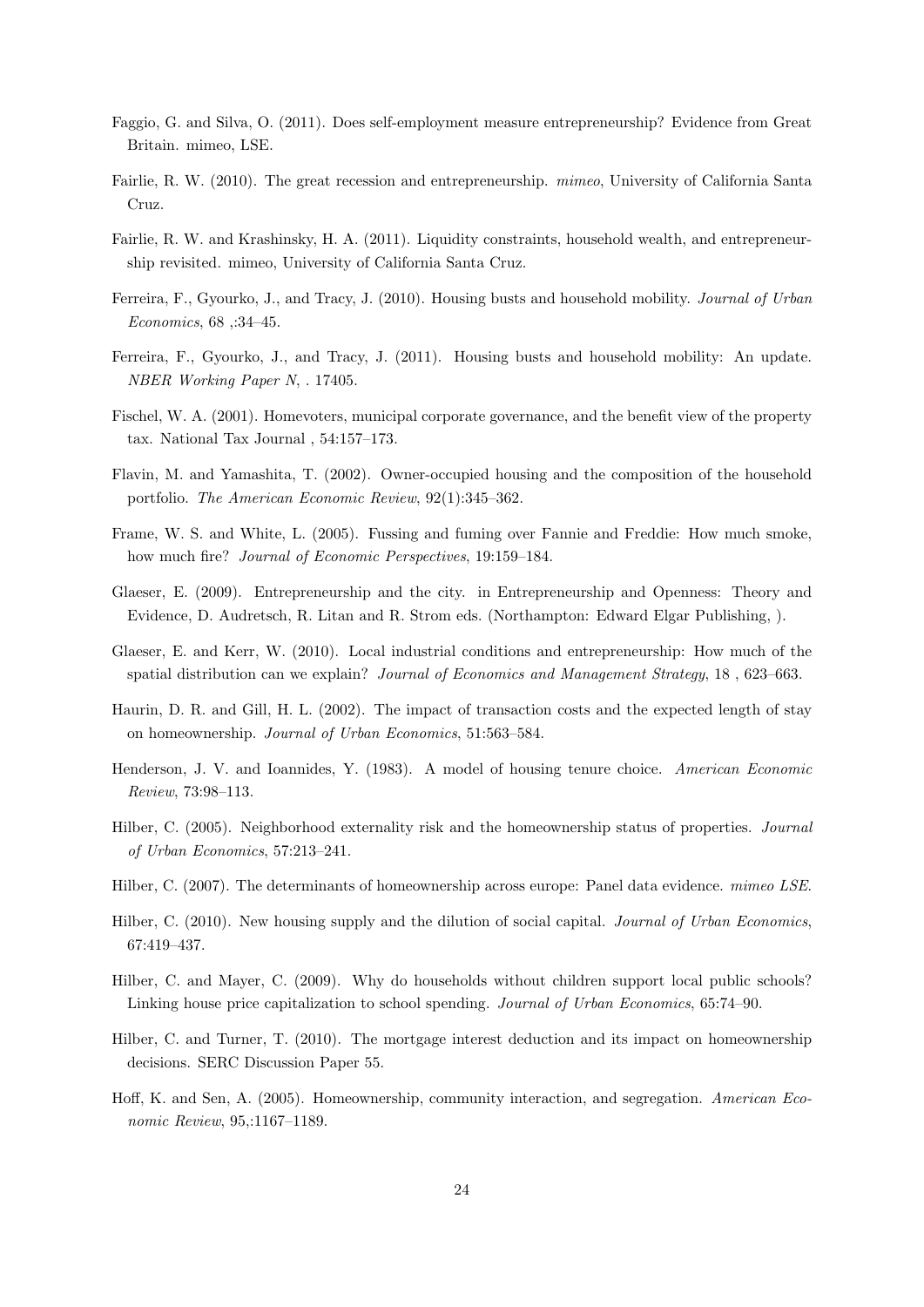- <span id="page-24-6"></span>Holtz-Eakin, Donald, D. J. and Rosen, H. (1994). Sticking it out: Entrepreneurial survival and liquidity constraints. Journal of Political Economy, 102:53–75.
- <span id="page-24-10"></span>HUD (Department for Housing and Urban Development) (1995). The national homeownership strategy: Partners in the American dream. Technical report. Washington, DC.
- <span id="page-24-1"></span>Hurst, E. and Lusardi, A. (2004). Liquidity constraints, household wealth, and entrepreneurship. Journal of Political Economy, 112:319–347.
- <span id="page-24-16"></span>Linneman, P. and Wachter, S. (1989). The impacts of borrowing constraints on homeownership. Journal of the American Real Estate and Urban Economics Association, 17:389–402.
- <span id="page-24-13"></span>Maré, D. (2006). Constructing consistent work-life histories: A guide for users of the british household panel survey.
- <span id="page-24-0"></span>Martinez-Granado, M. (2002). Self-employment and labour market transitions: A multiple state model. CEPR Discussion Paper 3661.
- <span id="page-24-8"></span>Michelacci, C. and Silva, O. (2007). Why so many local entrepreneurs? Review of Economics and Statistics, 89:615–633.
- <span id="page-24-17"></span>Muelbauer, J. (2002). Mortgage credit conditions in the UK. Economic Outlook, 25:10–17.
- <span id="page-24-5"></span>Munch, Jakob Roland, M. R. and Svarer, M. (2006). Are homeowners really more unemployed? Economic Journal, 116:991–1013.
- <span id="page-24-2"></span>Oswald, A. (1996). A conjecture on the explanation for high unemployment in the industrialised nations: Part 1. Warwick Economic Research Papers.
- <span id="page-24-3"></span>Oswald, A. (1998). The missing piece of the puzzle. CEPR Workshop on Unemployment Dynamics.
- <span id="page-24-4"></span>Oswald, A. (1999). The housing market and Europe's unemployment: A non-technical paper. mimeo, University of Warwick.
- <span id="page-24-12"></span>Paull, G. (2002). Biases in reporting of labour market dynamics. IFS Working Paper.
- <span id="page-24-18"></span>Picchizzolu, R. (2010). Entrepreneurial risk and the geographical concentration of industries: Evidence from the uk manufacturing sector. mimeo, LSE.
- <span id="page-24-19"></span>Taylor, M. (1999). Survival of the fittest? an analysis of self-employment duration in Britain. Economic Journal, 119 , C140-C155.
- <span id="page-24-7"></span>Taylor, M. (2001). Self-employment and windfall gains in Britain: Evidence from panel data. Economica, 68:539–565.
- <span id="page-24-14"></span>Upward, R. (1999). Constructing data on unemployment spells from the PSID and the BHPS. Centre for Research on Globalisation and Labour Markets, School of Economic Studies, Nottingham.
- <span id="page-24-11"></span>USA Today (2011). Strategies: Homeownership is a small business issue, article by R. Abrams, appeared on line on 17/02.
- <span id="page-24-15"></span>van Ham, M., Williamson, L., Feijten, P., and Boyle, P. (2010). Right to buy, time to move? investigating the effect of the right to buy on moving behaviour in the UK. IZA Discussion Paper, 5115.
- <span id="page-24-9"></span>Wang, S.-Y. (2012). Credit constraints, job mobility and entrepreneurship: Evidence from a property reform in china. Review of Economics and Statistics, forthcoming.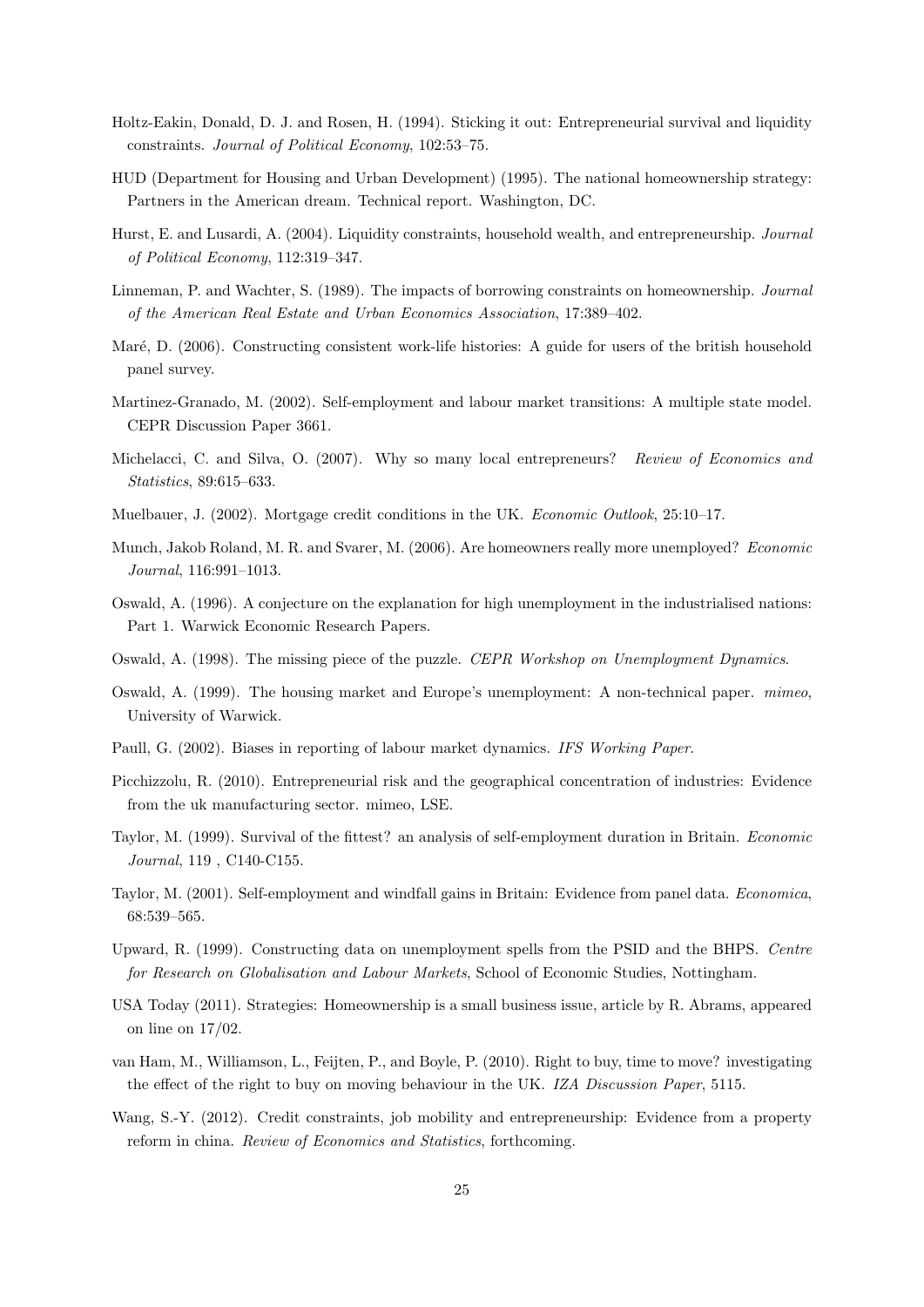# Appendices

# <span id="page-25-0"></span>A Construction of Monthly Job Histories from the British Household Panel Survey

In what follows, we provide a description of the way we construct monthly job spells and solve inconsistencies in the BHPS. In general, we follow the principle that information recorded closest to the date of the beginning of the spell is the most accurate. A similar approach is used in [Upward](#page-24-14) [\(1999\)](#page-24-14) and [Battu](#page-22-5) [and Phimister](#page-22-5) [\(2008\)](#page-22-5).

To begin with, consider that the BHPS contains a longitudinal file identifying every person that ever appeared in the survey, indicating in which waves he or she was interviewed. From this file we construct the list of individuals that belong to the initial sample, i.e. those with a full interview in Wave 1, as well as those who fill in a full interview for the first time in one of the subsequent waves.

Next, in every wave of the BHPS, interviewed individuals appear in a 'respondent file', which contains information on the current labor force and occupational status—and if they have changed their labor market status between two waves—in a 'job history file' that collects detailed information for every occupational spell (including unemployment and inactivity spells), such as job characteristics, starting date, ending date and sector of occupation. In order to construct labor market spells, we use the following iterative strategy for every wave of the BHPS, starting from Wave 1 (1991) or the first wave in which an individual first appears, and working towards to the most recent wave (namely Wave 18 in 2008):

- 1. We open the 'job history file' and the 'respondent file' and carry out some consistency checks in both of them separately (more details below);
- 2. We append the 'respondent file' on top of the 'job history file' in order to check the consistency between the two—in particular regarding the starting date of the current job and the history of jobs reported in the history file. We name the resulting file 'wave w' file, where w indicates the wave under consideration;
- 3. We append the file wave w on top of the combined file from the previous wave, that is, 'wave w-1' and check the consistency of the information provided in the two files.
- 4. Once we have appended all waves, we compute the duration in months of every spell and we expand the dataset so that every observation corresponds now to one specific month. We call the resulting file the 'labor spell file'.

In the original BHPS data, every labor market spell comes with a starting/ending date, and inconsistencies arise because of overlaps between these dates. In order to address inconsistencies, we take a double approach of looking for problematic cases both: (a) within-file, i.e. within the 'job history file' and the 'respondent file' separately; and (b) within-wave, i.e. within the combined file obtained by appending the 'respondent' and the 'job history' files. The general idea is to resolve overlaps by preferring answers recorded closest to the date of the beginning of the spell. Note that our 'within-file' and 'within-wave' approach also solves situations that could arise because of between-wave overlaps. In detail, we proceed as follows:

• Within-file checks: (a) Spells that display a starting date earlier than the interview of the previous year are recoded as starting on the day of the interview of the previous year. This is because,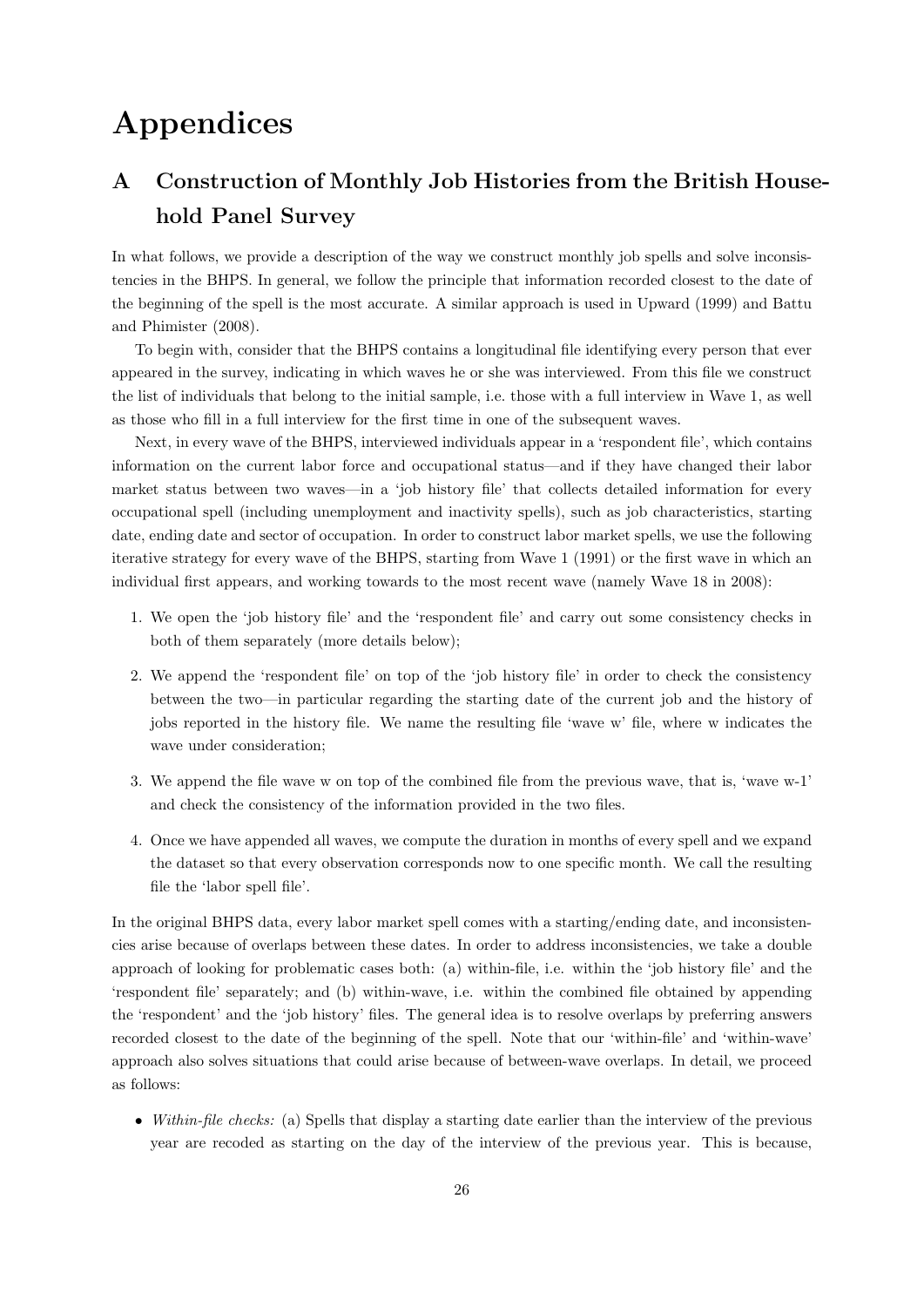up to the date of the previous interview, we trust information from the previous wave more than retrospective information ; (b) Spells starting after the current date of interview are considered as starting on the date of interview. Discrepancies of this type probably emerge as a coding error in the original data; (c) For the 'job history file' only, we check that the sequence of spell starting dates is increasing. If this is not the case, we drop the spell(s) that cause the inconsistency.

• Within-wave checks: (a) If a spell from the 'job history file' has a missing starting date, the starting date is imputed as the mean of the starting dates of the two adjacent job history spells. Stated differently, we center this job spell in the middle of the two adjacent ones. (b) If a spell from the 'respondent file' has the starting date missing, two possibilities arise. If there is no 'job history file' spell for the same individual, the starting date of this spell is imputed as the date of the previous interview. If instead there is a pre-dating spell in the 'job history file', the starting date of the current job is imputed as the date of current interview; (c) Next, we check that the sequence of starting dates in the combined 'respondent'/'job history' file—i.e. the 'wave' file—is increasing. If not, we drop the spell that causes the inconsistency; (d) Finally, we check that point (c) holds true when we iteratively append 'wave files' from subsequent waves of the BHPS.

## <span id="page-26-0"></span>B Additional Tables

#### Table 7: Transitions Into and Out of Homeownership and Entrepreneurship

Notes: The sample only includes heads of household aged between 20 and 55 living in England (excludes Scotland and Wales). Number of individuals: 5193. Panel is unbalanced.

|                                         | % of individuals making at least |                 |  |
|-----------------------------------------|----------------------------------|-----------------|--|
|                                         | One transition                   | Two transitions |  |
|                                         |                                  |                 |  |
| Panel A: Homeownership                  |                                  |                 |  |
| Overall                                 | 18.3                             | 5.8             |  |
| Transition in                           | 13.3                             | 0.9             |  |
| Transition out                          | 10.8                             | 1.0             |  |
| Panel B: Homeownership with mortgage    |                                  |                 |  |
| Overal                                  | 25.5                             | 7.7             |  |
| Transition in                           | 16.2                             | 1.4             |  |
| Transition out                          | 17.1                             | 1.7             |  |
|                                         |                                  |                 |  |
| Panel C: Homeownership without mortgage |                                  |                 |  |
| Overall                                 | 12.6                             | 3.6             |  |
| Transition in                           | 9.7                              | 1.0             |  |
| Transition out                          | 6.5                              | 0.6             |  |
| Panel D: Entrepreneur, all              |                                  |                 |  |
| Overal                                  | 16.8                             | 8.7             |  |
| Transition in                           | 13.3                             | 2.7             |  |
| Transition out                          | 12.2                             | 2.5             |  |
| Panel E: Entrepreneur, dependent        |                                  |                 |  |
| Overall                                 | 5.9                              | 3.3             |  |
| Transition in                           | 4.8                              | 1.1             |  |
| Transition out                          | 4.4                              | 1.0             |  |
|                                         |                                  |                 |  |
| Panel F: Entrepreneur, manager          |                                  |                 |  |
| Overall                                 | 8.8                              | 5.1             |  |
| Transition in                           | 7.4                              | 1.6             |  |
| Transition out                          | 6.6                              | 1.4             |  |